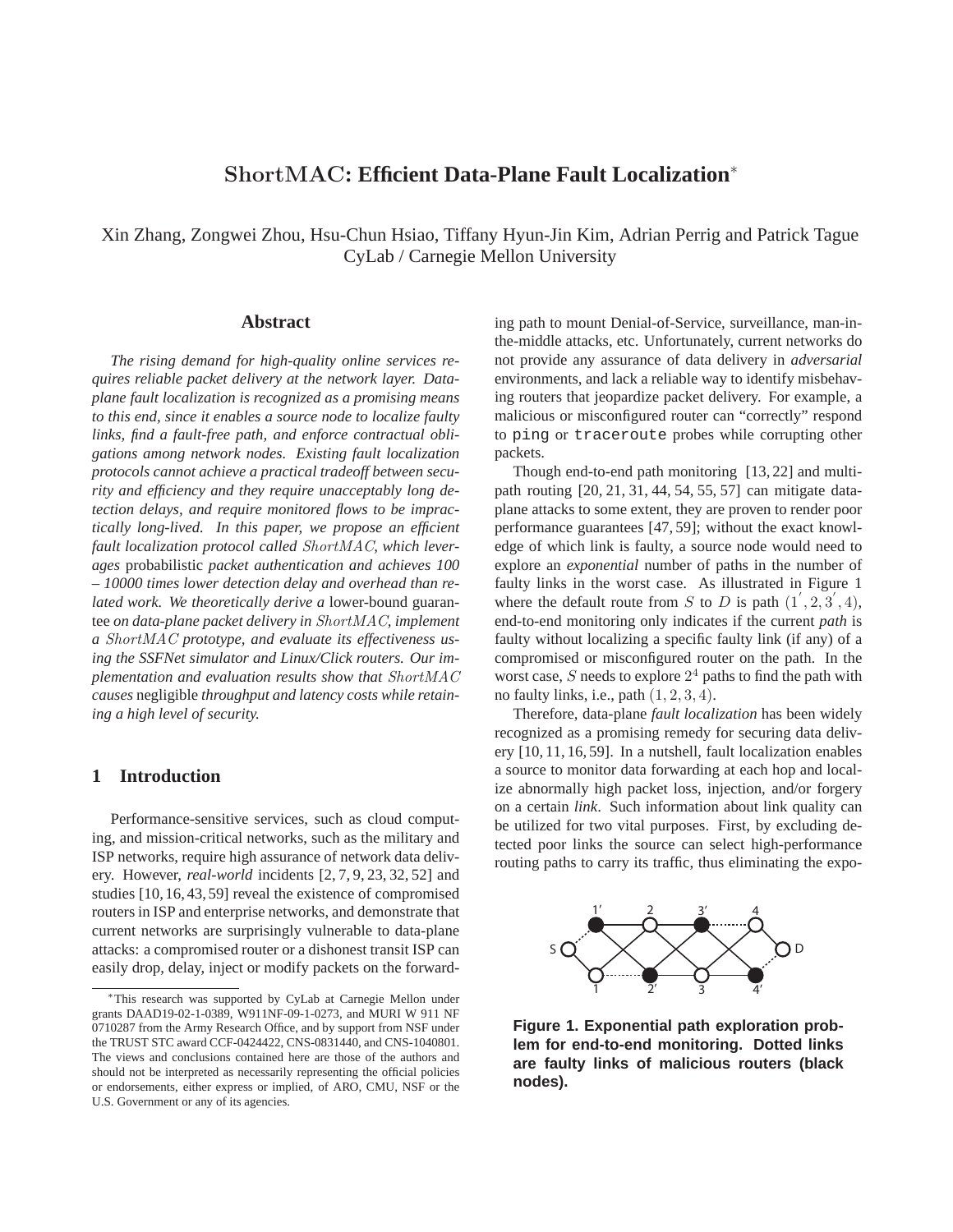nential path exploration problem as depicted in Figure 1. Second, fault localization provides **forwarding accountability** which proves to be a *necessary* component for enforcing contractual obligations between participating nodes in a contractual networking service such as the Internet or wireless mesh networks, as demonstrated by Laskowski and Chuang [33].

Unfortunately, existing fault localization protocols suffer from *security*, *efficiency*, and *agility* challenges in the presence of strong adversaries. (i) **Security and efficiency:** Sophisticated attacks such as framing and collusion attacks and natural packet loss tend to break fault localization protocols (e.g., Fatih [43], ODSBR [14], Watchers [18], AudIt [10], Network Confessional [11], etc) or lead to heavy-weight protocols (to prevent sophisticated attacks). (ii) **Agility:** In addition, recent *secure* and *relatively* lightweight protocols [16, 59] leverage *packet sampling* or *flow fingerprinting* to prevent packet modification attacks while reducing communication overhead. However, in addition to high storage overhead, these techniques result in long detection delays and require monitored paths to be long-lived (e.g., after monitoring  $10^8$  packets over the same path in *Statistical FL* by Barak et al. [16]), which is impractical for networks with short-lived flows and agile routing paths.

In this paper, we propose ShortMAC, an efficient fault localization protocol to provide a *theoretically proven* guarantee on end-to-end *data-plane* packet delivery even in the presence of sophisticated adversaries. More specifically, we aim to guarantee that, *given a correct routing infrastructure, a benign source node can quickly find a non-faulty path along which a very high fraction of packets can be correctly delivered*. Our key insights are two-fold:

**Insight 1.** We first observe that localizing data-plane faults along a communication path can be reduced to monitoring packet *count* (number of received packets) and packet *content* (payload of received packets) at each router on that path. Furthermore, if packets can be *efficiently* authenticated, packet count also becomes a verifiable measure of packet content, because forged packets (with invalid contents) will be dropped by the routers and manifest an observable deviation in the packet count. Thus, routers can dramatically reduce storage overhead by storing counters instead of packet contents.

**Insight 2.** We also observe that we can achieve a high packet delivery guarantee via fault localization by *limiting* the amount of malicious packet drops/modifications, instead of perfectly detecting *each single* malicious activity. Furthermore, strong *per-packet* authentication to achieve perfect detection of *every single* bogus packet is unnecessary for *limiting* the adversary's ability to modify/inject bogus packets. Instead, the source can use much shorter packet-dependent random integrity bits as a weak authenticator for each packet such that each forged packet has a



**Figure 2. An example path and notation.**

*non-trivial probability* to be detected. In this way, if a malicious node modifies or injects more than a threshold number of (e.g., tens of) packets, the malicious activity will cause a detectable deviation on the counter values maintained at different routers. Essentially, ShortMAC traps an attacker into a dilemma: if the attacker inflicts damage worse than a threshold, it will be detected, which may lead to removal from the network; otherwise, the damage is limited and thus a guarantee on data-plane packet delivery is achieved.

**Contributions.** 1) We propose a data-plane fault localization protocol ShortMAC that achieves high security assurance with 100 - 10000 times lower detection delay and storage overhead than related work.

2) We derive a provable lower bound on successful end-toend packet forwarding rate, by limiting adversarial activities instead of perfectly detecting every single malicious action which would incur high protocol overhead.

3) We theoretically derive the performance bounds of ShortMAC and evaluate ShortMAC via SSFNet-based [6] simulation and Linux/Click router implementation.

# **2 Problem Statement and Setting**

We consider a general multi-hop network model where *routers* relay packets between *sources* and *destinations*, such as the ISP and enterprise networks. Throughout the paper, we follow the notation as illustrated in Figure 2. We denote the routers in a path by  $f_1, f_2, \ldots, f_{d-1}$ , the destination by  $f_d$ , and the link between  $f_{i-1}$  and  $f_i$  by  $l_i$ .

# **2.1 Adversary Model**

The goal of an adversary who controls malicious routers is to sabotage data delivery at the forwarding path. Instead of considering an individual forwarding attack, we seek a general way of defining malicious forwarding behavior. We identify packet dropping and packet injection as the two fundamental data-plane threats, while other dataplane attacks can be reduced to these two threats as follows: (i) packet modification is equivalent to dropping the original packet and injecting a fabricated packet, (ii) packet replay can be regarded as repeated packet injection, (iii) packet delay can be treated as dropping the original packet and later injecting it, and (iv) packet misrouting can be regarded as dropping packets along the original path and injecting them to the new path. A formal definition follows: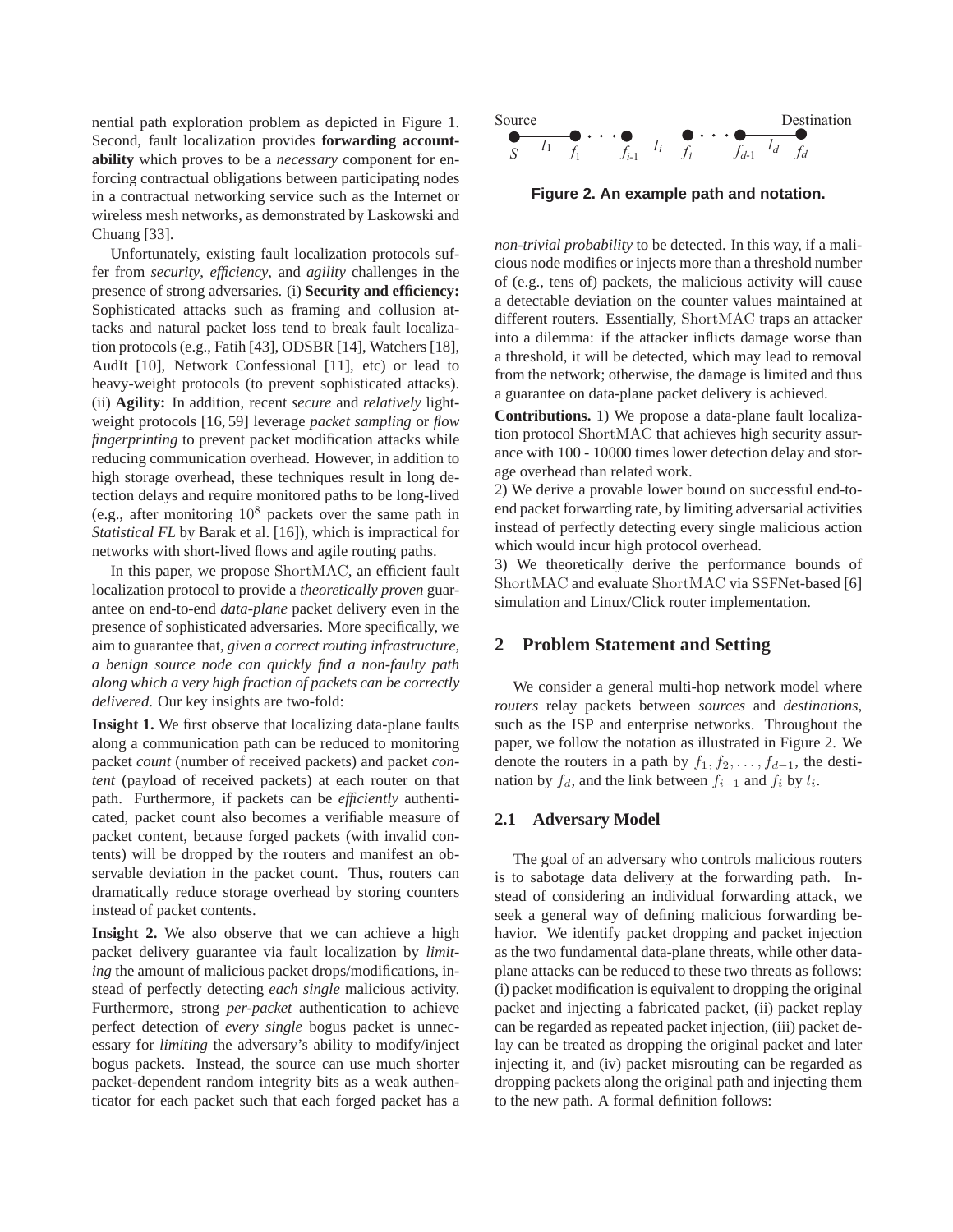**Definition 1** An  $(x, y)$ –*Malicious Router* is a router that intentionally drops  $up$  to a fraction  $x$  of the legitimate data packets from a source S to a destination  $f_d$ , and injects  $up$ *to* y spurious packets to  $f_d$ , pretending that the packets originate from S. The *misbehavior space* of such a malicious router comprises (i) dropping packets, (ii) injecting packets on any of its adjacent links which we call **malicious links** (non-malicious links are called **benign links**), (iii) strategically claiming arbitrary local state (e.g., number of packets received) to its own advantage, or (iv) colluding with other malicious routers to perform the above attacks.

Such a strong attacker model is not merely out of theoretical curiosities, but has been widely witnessed in practice. For example, outsider attackers have leveraged social engineering, phishing [7], and exploration of router software vulnerabilities [2, 9] and weak passwords [23] to compromise ISP and enterprise routers [52]. Also, in a 2010 worldwide security survey [1], 61% of network operators ranked infrastructure outages due to misconfigured routers, which also fall under our attacker model, as the No. 2 security threat.

Furthermore, we assume that an adversary knows the cryptographic keys of controlled routers, and can eavesdrop and perform traffic analysis anywhere in the network. The protocol parameters are public; as a consequence, the adversary may attempt to bias the measurement results to evade detection or frame honest links. However, the adversary cannot control the natural packet loss rate on the links in the path, because this would constitute a physical-layer attack which can be dealt with through physical-layer protections. We consider attackers with polynomially bounded computational power which cannot break cryptographic schemes, e.g., encryption or Message Authentication Codes (MAC).

### **2.2 Problem Statement**

Our paper focuses on providing data-plane fault localization for a lower-bound guarantee on data-plane packet delivery. In this section, we define communication epochs, detection thresholds, faulty links, and finally we formalize fault localization.

**Definition 2** An end-to-end communication is composed of a set of consecutive **epoch**s. An epoch *for an end-to-end path* is defined as the duration of transmitting a sequence of N data packets by a source S toward a destination  $f_d$  along that path. The epochs are *asynchronous* among different paths.

The introduction of epochs facilitates detection and formal analysis as we show later.

**Definition 3** Given a **drop detection threshold**  $T_{dr}$  (i.e., fraction of dropped packets) and an **injection detection** **threshold**  $T_{in}$  (i.e., number of injected packets), a link  $l_i$ is defined as **faulty** iff: (i) more than  $T_{dr}$  fraction of packets are dropped on  $l_i$  by  $f_i$  in an epoch, *or* (ii) more than  $T_{in}$ packets are injected by  $f_i$  in an epoch,  $or$  (iii) the *adjacent* router  $f_i$  or  $f_{i+1}$  makes  $l_i$  appear faulty in an epoch.

When  $T_{dr}$  and  $T_{in}$  are carefully set based on the prior knowledge such that the natural packet loss and corruption are below  $T_{dr}$  and  $T_{in}$ , respectively, a faulty link must be a malicious link.

**Definition 4** (N, δ)−**Data-plane Fault Localization** is achieved iff: given an end-to-end communication path  $p$ , after a **detection delay** of sending N packets, the source node  $S$  of path  $p$  can identify a specific faulty link along that path (if any) with false positive or negative rate less than  $\delta$ .

**Definition 5** (Ω, θ)−**Guaranteed Forwarding Correctness (Guaranteed Data-Plane Packet Delivery)** is achieved iff: after exploring at most  $\Omega$  paths, a source can find a **non-faulty path** (*if any*) along which all routers have correctly forwarded at least  $\theta$  fraction of the source's data packets sent along the path to  $f_d$ .

To achieve a guaranteed  $\theta$ , we need to *bound* (not necessarily *eliminate*) the adversary's ability to drop packets and to inject packets so that if the adversary drops more than  $\alpha$ percent of packets or injects  $\beta$  bogus packets, it will be detected with a high probability. A formal definition follows.

**Definition 6** For an epoch with a sufficiently large number of data packets by a source,  $(\alpha, \beta)_{\delta}$ **-Forwarding Security** is achieved iff two conditions are simultaneously satisfied:

1. (*Low False Negative Rate*) When the adversary drops more than  $\alpha$  percent of the data packets on a single link, or injects more than  $\beta$  fake packets on a single link, the source will detect at least one of the malicious links under the adversary's control with probability at least  $1 - \delta$ ;

2. (*Low False Positive Rate*) The probability of falsely incriminating at least one benign link is at most  $\delta$ .

### **2.3 Scope and Assumptions**

Since we focus on data-plane security at the network layer, we assume the following network control-plane and link-layer mechanisms, each of which represents a separate line of research orthogonal to ours. (i) We can borrow existing secure routing protocols [24,27,45,58] by which nodes can learn the genuine network topology and the source can know the outgoing path. (ii) We assume secure neighbor identification so that a node upon receiving a packet knows which neighbor sends that packet, which can be achieved via link-layer authentication. (iii) In addition, when needed,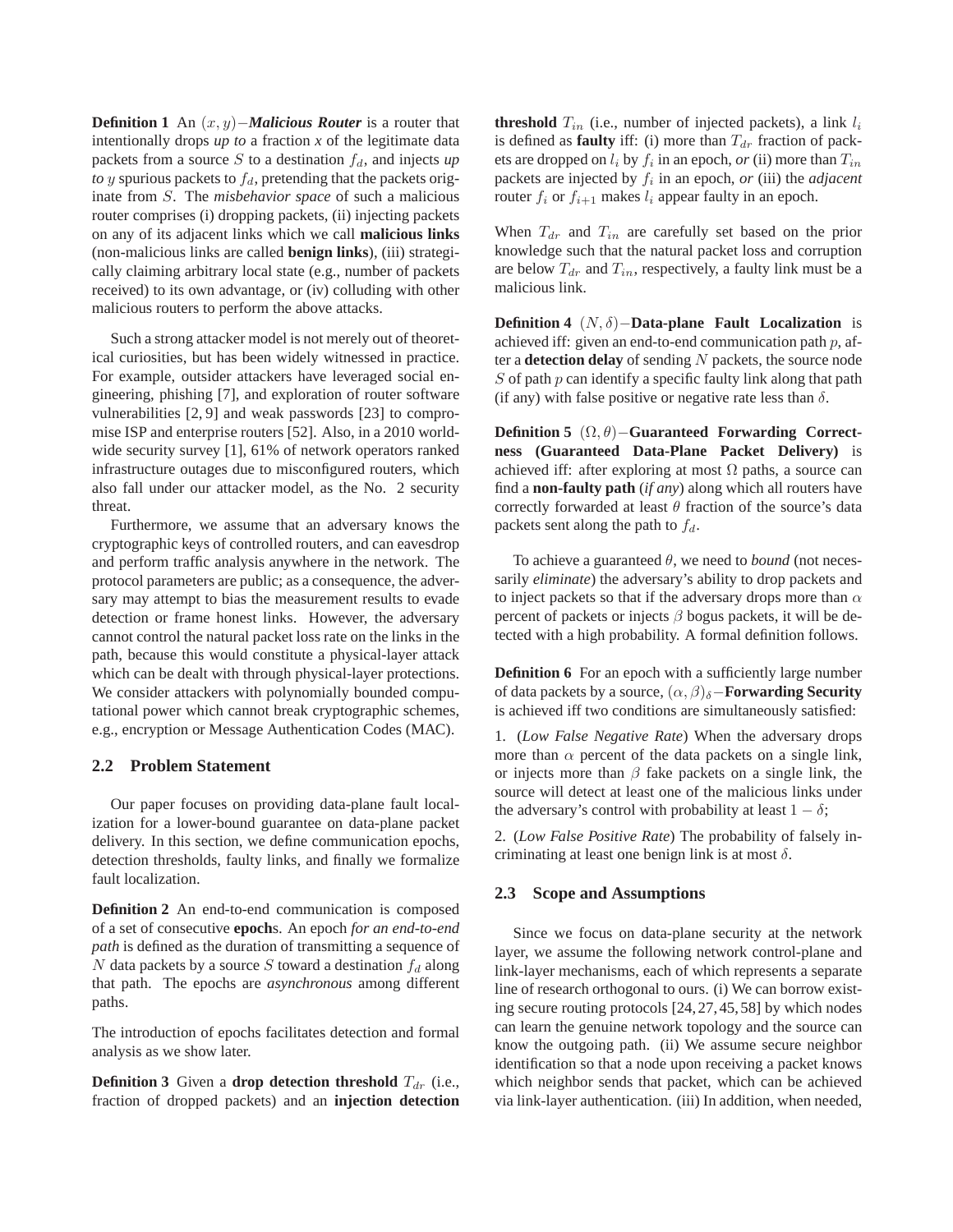a source node S can set up a shared secret key  $K_{si}$  with router  $f_i$  using a well-studied key exchange protocol, e.g., Diffie-Hellman as in Passport [36]. This symmetric key exchange happens very infrequently thus representing only a one-time cost. Barak et al. [16] has proved that such a shared secret is *necessary* for any *secure* fault localization protocol via path monitoring.

### **3** ShortMAC **Overview**

We highlight the challenges of a secure fault localization protocol design, and then present our key ideas.

**Challenge 1: Sophisticated packet modification attacks.** In Fatih [43], WATCHERS [18, 25], and AudIt [10], each router records a *traffic summary* based on counters or Bloom Filters [17], which are updated with *no* secret keys for the packets the router forwards, and periodically exchanges local summaries with others for fault detection based on *flow reservation*. Without any authentication of the data packets, these schemes suffer from packet modification attacks. For example in AudIt [10], each router simply counts the number of packets it received for a certain path, and periodically sends the counter to the source node of the path for packet loss detection. However, malicious packet modification cannot be detected based only on the packet counts. Even when Bloom Filters are used [43] to reflect the packet contents, a malicious router can still tactically modify packets without affecting the Bloom Filter image (since Bloom Filters may not be collision-resistent).

**Challenge 2: Colluding attacks.** Routers in a path may employ "hop-by-hop" monitoring to detect packet delivery fault to reduce the communication overhead of sending the traffic summaries back to the source. For example in Figure 2, each router  $f_i$  asks for the traffic summaries (e.g., aknowledgements) *only from* the 2-hop neighbor  $f_{i+2}$  in the path, and accuses  $l_i$  if  $f_i$  does not receive the correct traffic summaries. In this approach however, if  $f_i$  is colluding with  $f_{i+1}$  and does not accuse  $f_{i+1}$  even if  $f_i$  does not receive the correct traffic summaries from  $f_{i+2}$ , then  $f_{i+1}$  can safely drop packets without being detected. Watchdog [41], Catch [40] and the proposal due to Liu et al. [34] are vulnerable to similar colluding attacks.

### **3.1** ShortMAC **High-level Protocol Steps**

To address the above challenges, ShortMAC monitors both the packet *count* and *content* at each hop. Specifically, a router maintains per-path counters to record the number of received data packets originated from the source in the current epoch. To ensure that the packet count is a verifiable measure of the desired monitoring task, we require that both packet modification and injection by malicious (colluding) routers affect counter values at benign nodes.

At the beginning of each epoch denoted by  $e_k$ , a source node  $S$  selects a path  $p$  and starts sending packets along  $p$ , with each packet carrying several ShortMAC authentication bits. The routers verify the authentication bits in each received packet based on the symmetric key shared with the source node, increment locally stored counters for p accordingly, and forward only the authentic packets. Due to the ShortMAC authentication bits, modified/injected packets can result in an observable deviation in the counter values which enable fault localization by the source at the end of each epoch.

At the end of each epoch  $e_k$ , the source S retrieves the counter reports from all routers and the destination in  $p$  for  $e_k$ , via a secure channel as Section 4 will describe. S then performs fault detection based on the retrieved counters, and bypasses the detected faulty link (if any) by finding another path excluding the identified faulty link (e.g., via source routing, path splicing [44], pathlet routing [21], or SCION routing [58]). The detection result is only used by S itself for selecting its own routing paths, instead of being shared with other nodes which is susceptible to framing attacks.

Although the high-level *epoch-based* protocol flow (nodes periodically send certain locally logged traffic summaries to the source) bears great similarity with Fatih [43], AudIt [10], and Statistical FL with sketch [16], both Fatih and AudIt use simple counters or Bloom Filters without *keyed* hash functions as the traffic summaries, thus remaining vulnerable to packet modification/injection attacks. In addition, the sketch-based packet fingerprints used in Statistical FL consume several hundreds of bytes *for each path*. In contrast, ShortMAC efficiently tackles packet modification attacks with only several-byte counters as shown below.

### **3.2** ShortMAC **Packet Authentication**

Our approach is to turn packet count into a reliable measure of packet content so that routers only need to store space-efficient counters. To this end, the integrity of the source's data packets must be ensured in order to detect malicious packet modification during the forwarding path; otherwise, a malicious router can always perform packet modification attacks without affecting the counter values, or inject bogus packets on behalf of the source to manipulate the counter values of the reporting routers. Hence, we reduce the problem to how the source node can authenticate its packets to all the routers in the path. However, traditional broadcast authentication schemes provide high authenticity for every *single* message, which is neither necessary nor practical in our setting where the messages are line-rate packets:

*1) Not practical:* On one hand, perfectly ensuring the authenticity of *every single* data packet introduces high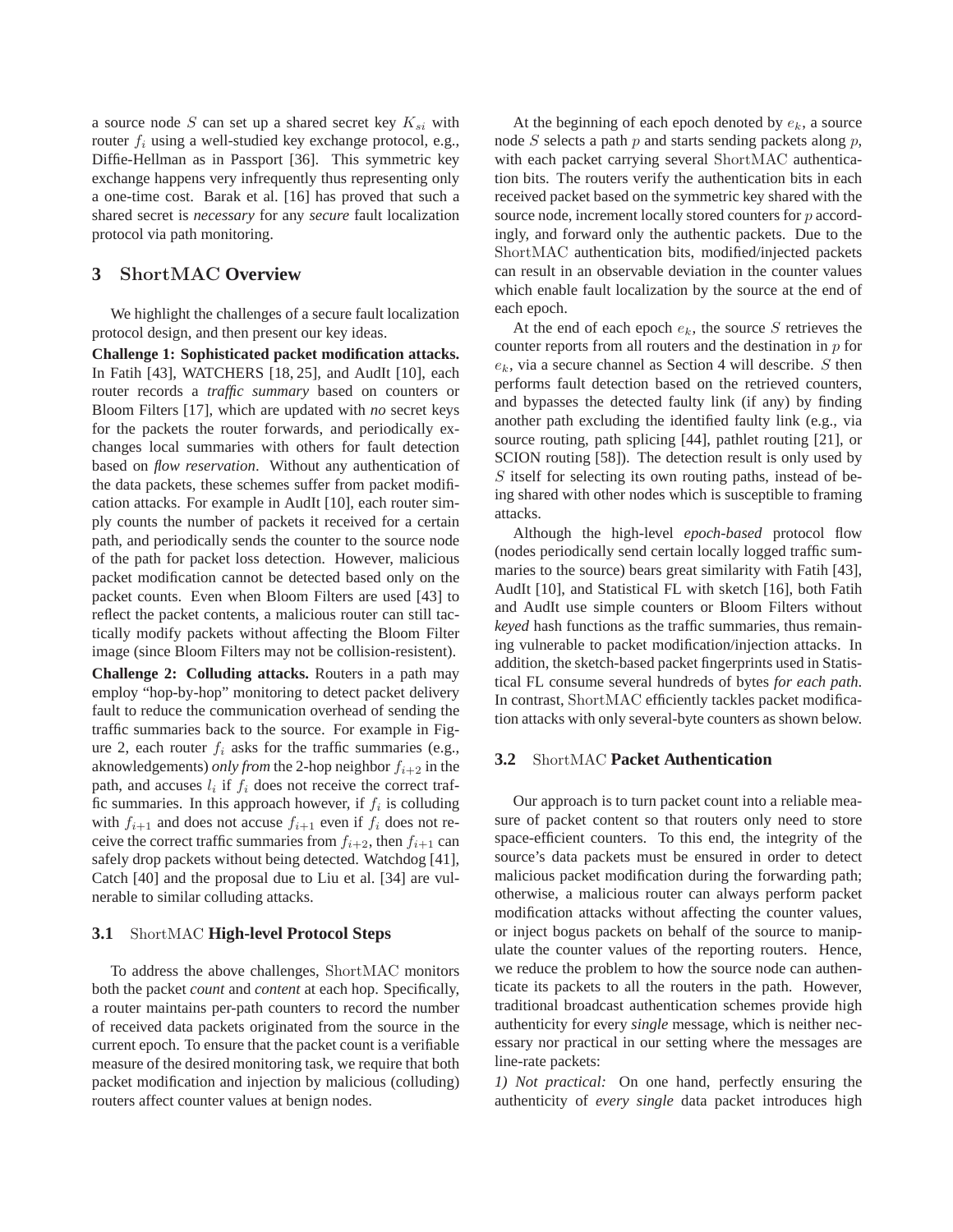overhead in a high-speed network. For example, digital signatures or one-time signatures for per-packet authentication is either computationally expensive or bandwidthexhaustive, and using amortized signatures would either fail in the presence of packet loss or incur high communication overhead [38]. Attaching a Message Authentication Code (MAC) for each node along the path (as is used by Avramopoulos et al. [12]) is too bandwidth-expensive (e.g., reserving a 160-bit MAC space for each hop). In addition, TESLA authentication [48] would require time synchronization and routers to cache the received packets until the authentication key is later disclosed (longer than the endto-end path latency). Finally, some recently proposed multicast/broadcast authentication schemes still require considerable communication overhead (e.g., up to hundreds of bytes per packet [39]) or multiple rounds for authenticating a message [19].

*2) Not necessary:* On the other hand, as we aim to *limit* the damage the adversary can inflict for a lower-bound guarantee on data-plane packet delivery, perfect per-packet authenticity is not necessary. Instead, our goal only requires the authenticity of a large fraction of data packets.

ShortMAC **approach.** Based on these observations, we propose ShortMAC, a light-weight scheme trading per-hop overhead with the adversary's ability to forge only a few (e.g., tens of) packets. More specifically, in ShortMAC, the source attaches to each packet a k*-bit random nonce*, *called* k*-bit MAC*, for each node on the path, where the parameter  $k$  is significantly less than the length of a typical MAC (e.g.,  $k = 2$ ). To construct the k-bit MAC for  $f_i$ , the source S uses a Pseudo-Random Function (PRF) which constructs a  $k$ -bit string as a function of the packet m and key  $K_{si}$  shared between  $S$  and  $f_i$ . We rely on the result that the output  $k$ bit MAC is indistinguishable from a random  $k$ -bit string to any observer without the secret key  $K_{si}$  [42]. Each router  $f_i$  maintains two path-specific counters  $C_i^{good}$  and  $C_i^{bad}$ to record the numbers of received packets along that path with correct and incorrect  $k$ -bit MACs, respectively, in the current epoch. Such a scheme considerably reduces communication overhead compared to attaching entire MACs while retaining high security assurance and communication throughput, as shown later.

### **3.3** ShortMAC **Example**

We present a toy example in Figure 3 to provide intuition on how ShortMAC enables data-plane fault localization. Suppose the source node sends out 1000 packets in a certain epoch. The source uses a PRF taking a secret key as input which can map a packet into two bits (called 2 bit MAC) uniformly at random to anyone without knowledge of the secret key. The source computes the PRF four times for each packet, taking as input the epoch symmetric key shared with  $f_1, f_2, f_3$ , and the destination, respectively. Then the source attaches the resulting four 2-bit MACs to each packet.

Among the 1000 packets, suppose three packets are spontaneously dropped on the first link, and router  $f_1$  receives the remaining 997 packets.  $f_1$  computes the PRF on each of the received packets taking as input the epoch symmetric key shared with the source, and compares the resulting 2-bit MACs with the one embedded in each packet. All verifications are successful, so  $f_1$  has  $C_1^{good} = 997$ and  $C_1^{bad} = 0$ . Suppose the malicious router  $f_2$  drops 100 good packets and injects 100 malicious packets. For each injected packet,  $f_2$  needs to forge 2-bit MACs for both  $f_3$  and the destination that "authenticate" the fabricated data content. However, since  $f_2$  does not know the corresponding epoch symmetric keys of  $f_3$  and the destination,  $f_2$  can only guess the 2-bit MACs for its injected packets. Since the 2-bit MACs produced by the PRF are indistinguishable from random bits,  $f_2$  can correctly guess each 2-bit MAC with probability  $\frac{1}{4}$ . Since  $f_2$  must guess two correct MACs, each forged packet will be accepted by the destination with probability  $\frac{1}{16}$ . Suppose next that 26 of the 100 2-bit MACs that  $f_2$  forged for  $f_3$  happen to be valid with respect to the the malicious data content.  $f_3$  thus computes  $C_3^{bad} = 100 - 26 = 74$ and  $C_3^{good} = 997 - 100$  (dropped legitimate packets) + 26 (bogus but undetected packets)  $= 923$ . Similarly, we can analyze the counters for the destination in Figure 3, assuming 7 out of the 26 received bogus packets happen to be consistent with their 2-bit MACs at the destination.

#### **3.4 Fault Localization and Guaranteed** θ

At the end of each epoch, routers and the destination report their counter values to the source using a secure transmission approach (detailed in Section 4). The source can identify excessive packet drops between  $f_m$  and  $f_{m+1}$  if the  $C_{m+1}^{good}$  value of  $f_{m+1}$  is abnormally lower than that of  $f_m$  based on the drop detection threshold  $T_{dr}$  that is carefully set based on the customized acceptable per-link drop rate. Moreover, this scheme can successfully bound the total number of spurious packets with fabricated  $k$ -bit MACs



**Figure 3. Fault localization example with** ShortMAC **using 2-bit MAC.**  $f_2$  is malicious.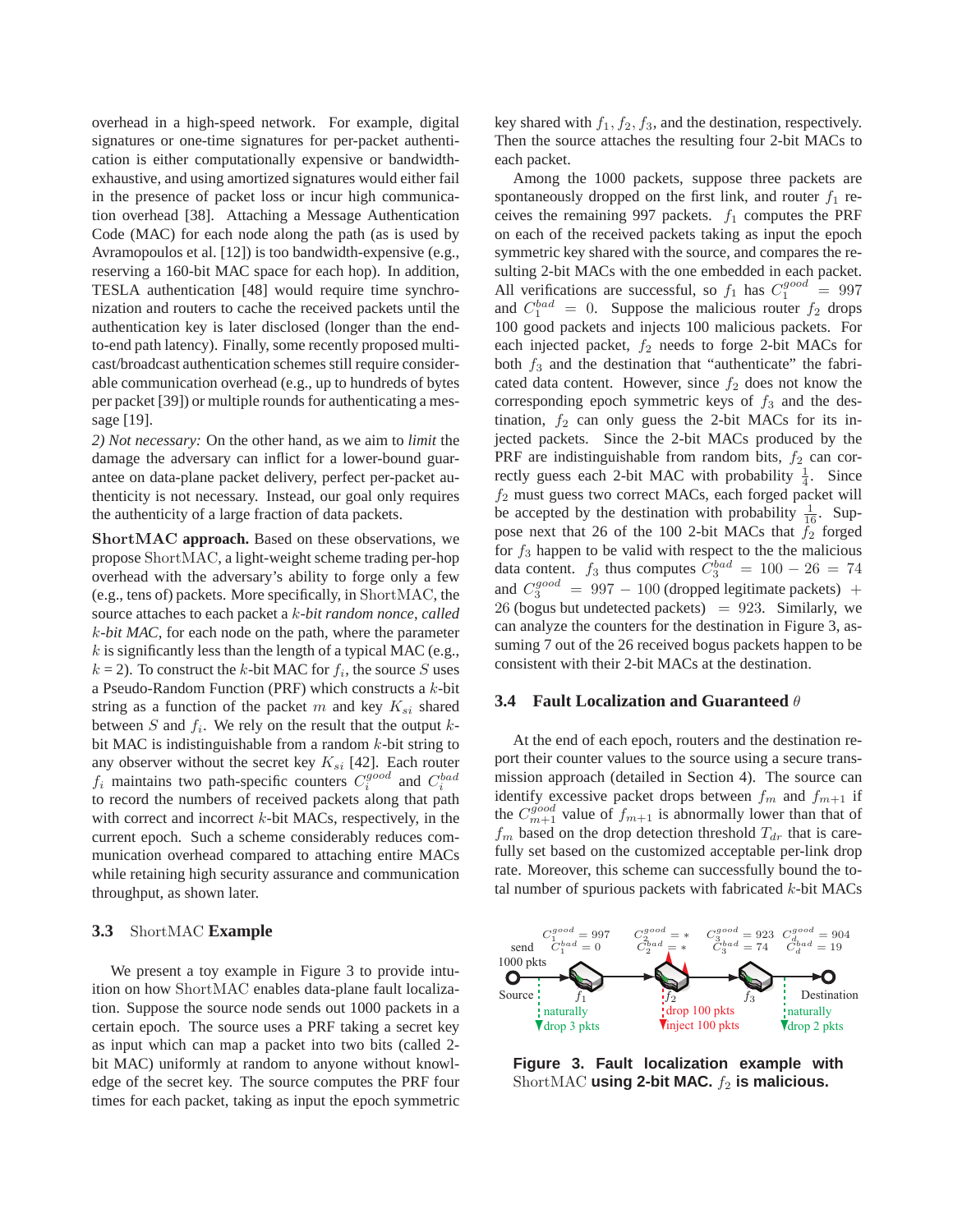that the adversary can inject, because at least one of the downstream recipient routers will detect the inconsistency of the k-bit MACs with a non-trivial probability, thus having a non-zero  $C^{bad}$  value. For example in Figure 3, although  $f_2$  can claim any values for its own counters, no matter what values  $f_2$  claims, the source can notice excessive packet loss and a large number of fake packets either between  $f_1$  and  $f_2$ , or  $f_2$  and  $f_3$ . Hence one of  $f_2$ 's malicious links will be detected by the source.

Once the source  $S$  bypasses all malicious links identified by ShortMAC, S can find a working path with no excessive packet corruption at any link, thus achieving a guaranteed successful forwarding rate  $\theta$ . With secure fault localization, a source can find a working path after exploring at most  $\Omega$  paths, where  $\Omega$  is the number of malicious links in the network. In contrast, with only end-to-end path monitoring, a source may explore a number of paths exponential to  $\Omega$  as we showed in Section 1.

### **4** ShortMAC **Details**

In this section we describe the ShortMAC protocol in detail, where the source can either guarantee that a high fraction  $\theta$  of its data has been correctly forwarded if no malicious activities are detected, or can bypass the faulty links and find a working path after exploring a number of paths linear to the number of faulty links.<sup>1</sup> In the following, we first formalize the ShortMAC packet format and then detail the protocol.

#### **4.1** ShortMAC **Packet Format**

A source node S adds a trailer to each data packet it sends:

$$
trailer = \langle SN, M_1, \dots, M_d \rangle,
$$
 (1)

where SN is a *per-path* sequence number to make each packet unique along the same path to prevent packet replay attacks, and  $\mathcal{M}_i$  denotes the k-bit MAC computed for  $f_i$ , which is constructed in a recursive way starting from  $f_d$ :

$$
\mathcal{M}_d \leftarrow PRF_{K_{sd}}(IP_{invar}||SN||TTL_d)
$$
  
\n
$$
\mathcal{M}_{d-1} \leftarrow PRF_{K_{sd-1}}(IP_{invar}||SN||TTL_{d-1}||\mathcal{M}_d)
$$
  
\n
$$
\dots
$$
  
\n
$$
\mathcal{M}_i \leftarrow PRF_{K_{si}}(IP_{invar}||SN||TTL_i||\mathcal{M}_{i+1}||\dots||\mathcal{M}_d)
$$
  
\n(2)

where "||" denotes concatenation and  $PRF_{K_{st}}(\cdot)$  denotes a PRF keyed by the symmetric key  $K_{si}$  shared between  $S$ and  $f_i$ . As previously discussed, the output of this PRF can



Figure 4. Illustration of framing attacks.  $f_1$  is **malicious.**

be guessed correctly with probability no larger than  $\frac{1}{2^k}$  by anyone without the secret key  $K_{si}$  [42]. In addition,

**1)**  $IP_{invar}$  denotes the invariant portion of the original IP packet that should not be changed at each router during forwarding, including the packet payload and IP headers excluding variable fields such as TTL, RecordRoute IP option, Timestamp IP option etc. If these invariant fields are unexpectedly changed during forwarding, each downstream router can detect inconsistency between the (modified) packet and embedded  $k$ -bit MAC with a non-trivial probability  $1 - \frac{1}{2^k}$  and thus increase its  $C^{bad}$  counter.

**2)**  $TTL_i$  denotes the expected TTL value at router i. Without authenticating this field in the  $k$ -bit MAC, a malicious router can strategically lower the TTL field to cause packet drop at a remote downstream router due to zero TTL value, thus performing framing attacks. For example in Figure 4, if  $\mathcal{M}_i$  in Eq.(2) had not authenticated the TTL field,  $f_1$  can maliciously change the TTL value in the packets to 2, instead of decrementing it by 1. This causes the packets to be dropped at  $f_3$ , thus framing the link between  $f_2$  and  $f_3$ .

**3**)  $\mathcal{M}_i$  also authenticates the downstream  $\mathcal{M}_{i+1}, \dots, \mathcal{M}_d$ , so that if a malicious router  $f_m$  changes any of these downstream k-bit MACs,  $f_i$  can observe the inconsistency in  $\mathcal{M}_i$ with a probability  $1 - \frac{1}{2^k}$  and increase its  $C_i^{bad}$  value. Otherwise, the protocol is vulnerable to framing attacks. For example in Figure 4, if  $\mathcal{M}_i$  in Eq.(2) had not authenticated the downstream  $k$ −bit MAC field,  $f_1$  can maliciously modify  $\mathcal{M}_3$  in the packets which causes  $f_3$  to detect inconsistent  $\mathcal{M}_3$  with a non-trivial probability and increase  $C_3^{bad}$ , thus framing the link between  $f_2$  and  $f_3$ .

#### **4.2 Protocol Details**

Formally, ShortMAC consists of Request, Report, Identify, Bypass and Send stages, described as follows.

**Stage 1: Request with hop-by-hop reliable transmission** At the end of each epoch  $e_k$  (i.e., after sending every N data packets), the source  $S$  will send a request packet, denoted by request=  $(S, p)$ , along the path  $p = (f_1, \ldots, f_d)$ used in epoch  $e_k$ . This request asks each router  $f_i$  and the destination  $f_d$  to report their counter values  $(C_i^{bad}$  and

<sup>&</sup>lt;sup>1</sup>It has been proved that forwarding fault localization protocols protocols can only identify faulty links, rather than identifying the nodes [16]. However, given that a malicious node has a limited degree, after bypassing all its malicious links the source can eventually bypass that node.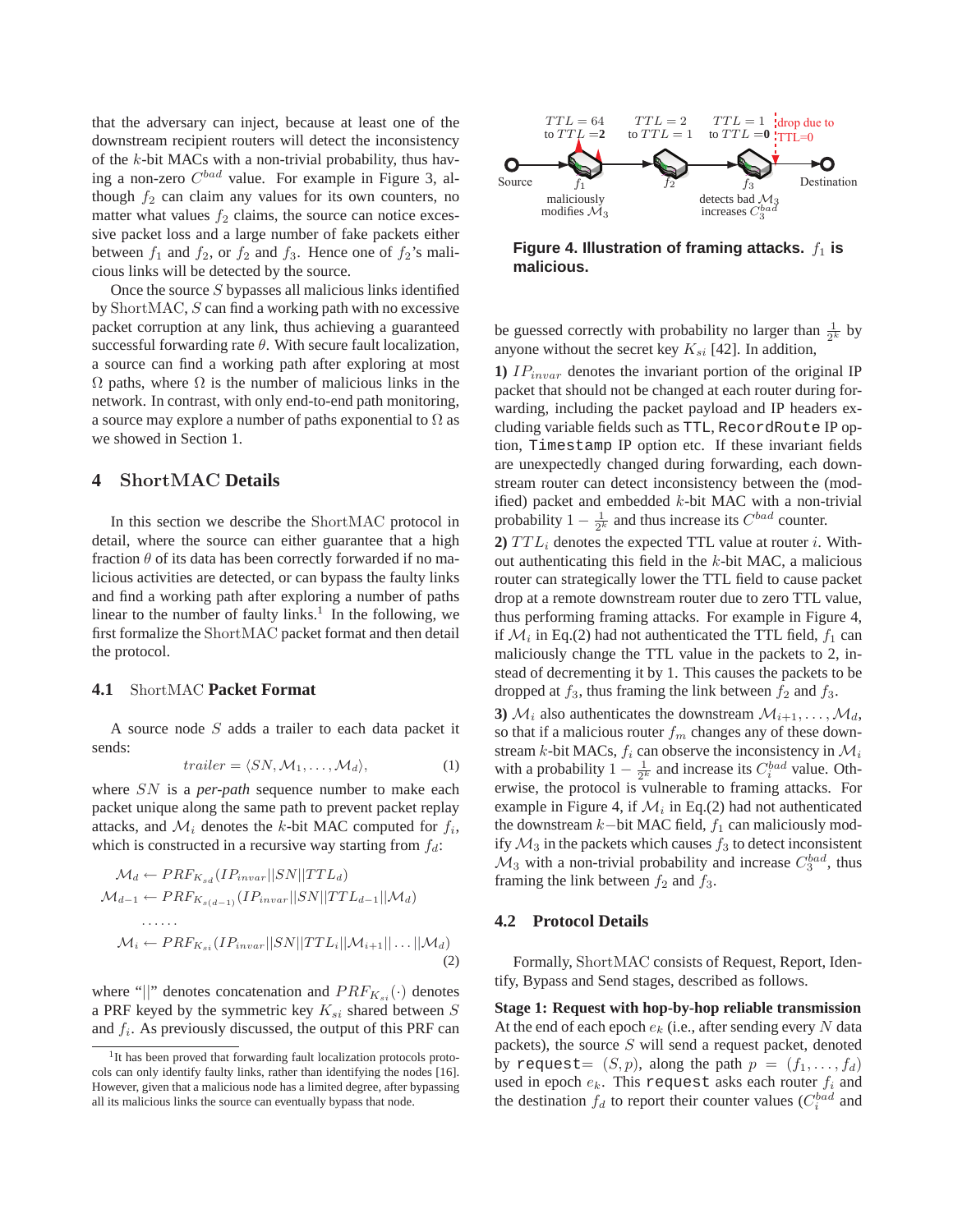$C_i^{good}$ ) along the reverse of path p. Then S expects these counter reports in Acknowledgment (ACK) packets from all the nodes in  $p$  containing the requested information authenticated with each node's  $K_{si}$ .

Note that a spontaneous loss of request or ACK packets will prevent S from learning the counter values by certain routers in the previous epoch. To preclude such damage, we use the following **hop-by-hop reliable transmis** $sion$  approach: when  $f_i$  forwards either a request or an ACK packet to its neighbor,  $f_i$  tries up to r times (e.g.,  $r = 5$ ) until it gets a confirmation from the neighbor. In this way, the failure of receiving a request or ACK packet can only indicate malicious drops – more precisely, with the probability of  $1 - \rho^r$ , where  $\rho$  is the natural loss rate of a link. Then thanks to the Onion ACK approach presented below, the source can immediately identify a malicious link that drops or modifies request or ACK packets; hence the request packets do not need to be authenticated by the source as we show below.

#### **Stage 2: Report with Onion ACK**

Upon receiving a request,  $f_i$  starts a timer whose value is the maximum round trip time from  $f_i$  to the destination.<sup>2</sup> At the same time,  $f_i$  constructs its local report  $\mathcal{R}_i$ :

$$
\mathcal{R}_i = \left(f_i, p, C_i^{good}, C_i^{bad}\right) \tag{3}
$$

where  $f_i$  is the node id, p is the requested path, and  $C_i^{good}$ and  $C_i^{bad}$  are the counter values from the previous epoch. Each router finds  $C_i^{good}$  and  $C_i^{bad}$  corresponding to path  $p$ based on the source and destination IDs in  $p$  (assuming single path routing). Once the report is constructed:

**Case 1** If  $f_i$  receives an ACK  $A_{i+1}$  from neighbor  $f_{i+1}$  before the timer expires,  $f_i$  further commits  $\mathcal{R}_i$  into a new ACK  $A_i$  by combining the received  $A_{i+1}$  via an **Onion ACK** approach:

$$
\mathcal{A}_i = (\mathcal{R}_i, \mathcal{A}_{i+1}, \mathcal{H}_{K_{si}}(\mathcal{R}_i||\mathcal{A}_{i+1})),
$$
\n(4)

 $H_{K_{s,i}}(\cdot)$  denotes a message authentication code computed with  $K_{si}$ . Then,  $f_i$  forwards  $A_i$  to  $f_{i-1}$  toward  $S$ .

**Case 2** If  $f_i$  receives no ACK packet from  $f_{i+1}$  before the timer expires,  $f_i$  will initiate a new ACK with its local report and send it to  $f_{i-1}$ .

The Onion ACK prevents the adversary from *selectively* dropping the request or the reports of a certain router  $f_i$ and framing a benign link  $l_i$  [59]. In Onion ACK, all the reports are *combined* and *authenticated* in one ACK packet at each hop so that a malicious node can only drop or modify the onion report from its *immediate* neighbors. Intuitively, if  $f_m$  drops or modifies the received request or Onion ACK, the source can receive the correct reports from  $f_1, \ldots, f_{m-1}$  but not from  $f_m, \ldots, f_d$ ; hence one of  $f_m$ 's links will be pinpointed by the source node, in the identify stage described below.

After sending the local reports, each router  $f_i$  resets  $C_i^{good}$  and  $C_i^{bad}$  to zero, to be used for the next epoch along path  $p$  (if  $p$  is still used).

#### **Stage 3: Identify**

Upon receiving an Onion ACK  $A_1$  from  $f_1$ , S first iteratively retrieves  $A_1, A_2, \ldots$  in order, until it either completes at d or fails at  $j$  ( $j \neq d$ ).<sup>3</sup> When the check fails at  $j$  ( $j \neq$ d), S will immediately identify  $l_j$  as faulty due to the use of reliable hop-by-hop transmission and Onion ACK. For example, if S receives no report it will identify  $l_1$  as faulty  $(j = 1)$ .

In addition, S extracts  $\mathcal{R}_1, \ldots, \mathcal{R}_i$  in turn which include the  $C_i^{bad}$  and  $C_i^{good}$  values. A non-zero  $C_i^{bad}$  implies the existence of malicious packet injection between  $f_i$  and  $S$ . However, S cannot blame  $l_i$  simply whenever  $C_i^{bad} > 0$ , say,  $C_i^{bad} = 1$ . A possible scenario is that a malicious node  $f_{i-2}$  injects a fake packet, but the k-bit MAC intended for  $f_{i-1}$  "happens" to be consistent with the fake packet at benign node  $f_{i-1}$  (e.g., when  $k = 2$ , this can happen with probability 0.25). In this case,  $f_{i-1}$  will forward the fake packet which  $f_i$  may detect and thus increase  $C_i^{bad}$ . Similarly, due to natural packet loss,  $S$  cannot simply accuse link  $l_i$  when  $C_i^{good} < C_{i-1}^{good}$ . Therefore, we leverage two detection thresholds  $T_{in}$  and  $T_{dr}$ , where  $T_{in}$  is the injection detection threshold for the number of injected packets on each link, and  $T_{dr}$  is the drop detection threshold for the fraction of dropped packets on each link. As we will show in Section 6, these thresholds reduce false positives while limiting the adversary's ability to corrupt packets and ensuring a lower bound on the successful packet forwarding rate. The detection thresholds are used in two detection procedures:

**1**) check-injection: *S* checks the extracted  $C_1^{bad}, C_2^{bad}, \ldots$ ,  $C_j^{bad}$  values *in order*. If  $C_i^{bad} \geq T_{in}$  for some *i*, then  $S$  identifies  $l_i$  as faulty and the check-injection procedure stops.

**2)** check-dropping**:** If no fault is detected by checkinjection, S further checks the extracted  $C_1^{good}$ ,  $C_2^{good}$ , ...,  $C_j^{good}$  values *in order*. If  $C_i^{good} < (1 - T_{dr}) \cdot C_{i-1}^{good}$  (with  $C_0^{good} = N$ ) holds for certain i, then S identifies  $l_i$  as faulty and the check-dropping procedure terminates.

### **Stage 4: Bypass and Send**

If Stage 2 outputs any malicious link  $l_m$ , S selects a new path excluding the previously detected malicious links and sends its packets with ShortMAC authentication shown

<sup>2</sup>We can expect a reasonable upper bound of link latency in benign cases, which can be used to compute the maximum round trip time according to the hop count from  $f_i$  to the destination. Avramopolous et al. [12] first introduced the use of such a timer.

<sup>&</sup>lt;sup>3</sup>S can verify if a certain retrieved report  $\mathcal{R}_i$  is valid by checking the embedded message integrity code  $H_{K_{si}}(\mathcal{R}_i||\mathcal{A}_{i+1}).$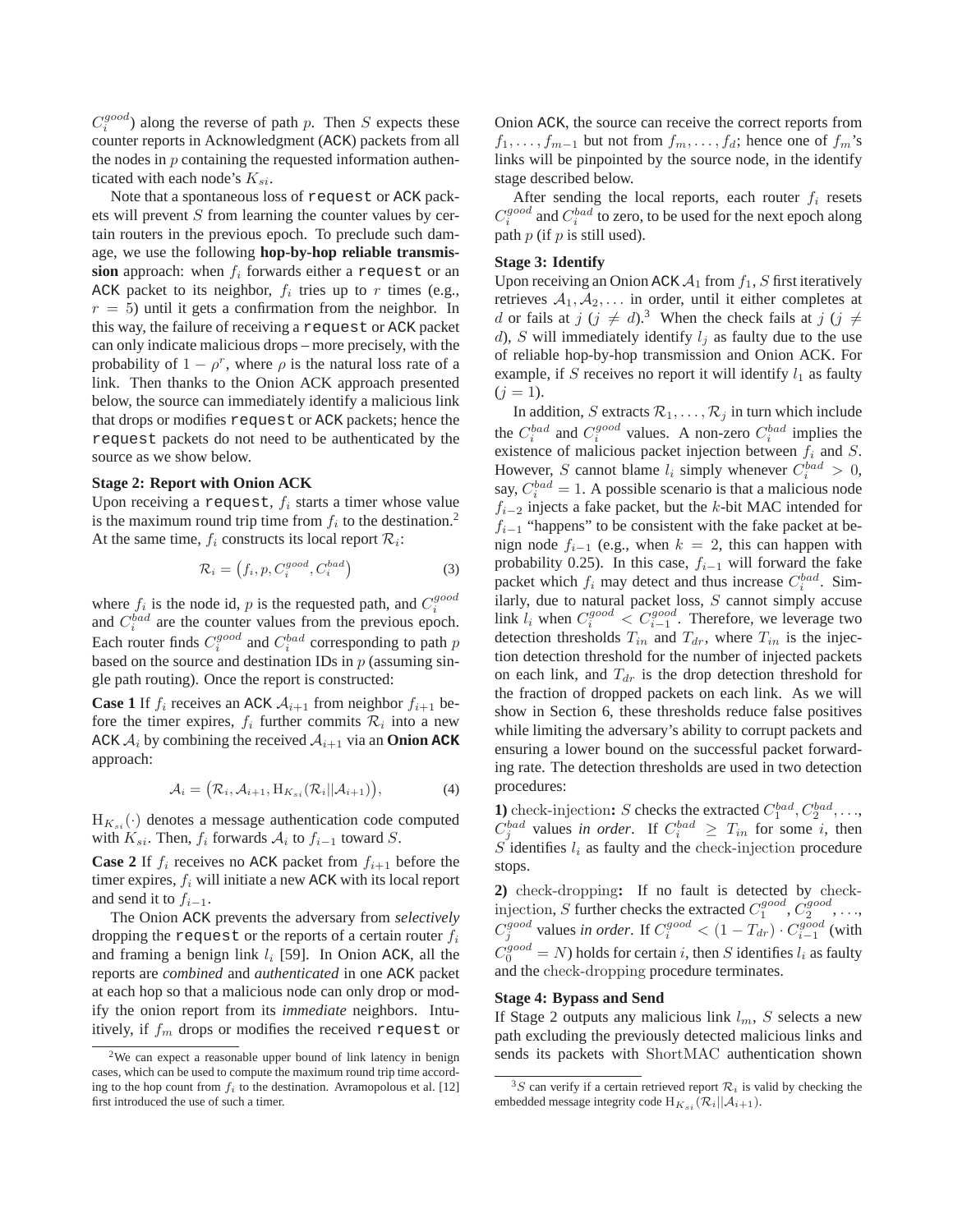in Eq.(2). Each node  $f_i$  examines its corresponding k-bit MAC  $\mathcal{M}_i$  in each packet to increase  $C_i^{good}$  or  $C_i^{bad}$  accordingly. In addition, each router remembers the last seen *perpath* SN embedded in the packets as shown in Eq.(1), and discards packets with older SN in that path.

# **5 Security Analysis**

This section discusses ShortMAC's security against data-plane attacks by malicious routers. Section 6 provides theoretical proofs on ShortMAC's security. In our adversary model, a malicious router can drop and inject data packets, requests and ACKs, and can send arbitrary counter values in its reports. We show that ShortMAC is secure against a single malicious router (say,  $f_m$ ) as well as multiple colluding nodes.

**Corrupting data packets.** Dropping legitimate data packets by  $f_m$  will cause a discrepancy of the counter values between  $f_m$  and its neighbors. For example, if  $f_m$  correctly reports  $C_{m}^{good}$ , then  $C_{m}^{good} - C_{m+1}^{good}$  will exhibit a large discrepancy; if  $f_m$  reports a lower  $C_m^{good}$ , then  $C_{m-1}^{good} - C_m^{good}$ will exhibit a large discrepancy. Hence, either  $l_{m-1}$  or  $l_m$ will become suspicious. Moreover, if  $f_m$  injects/modifies packets,  $\mathcal{M}_{m+1}$  will be inconsistent at  $f_{m+1}$  with high probability and cause a non-zero  $C_{m+1}^{bad}$ . Hence, both dropping and injection attacks can be detected as long as the source can learn the correct counter values in the ACK packets sent by the nodes between  $f_m$  and the destination, which is described next.

**Corrupting ACKs or requests.** Since the requests are not authenticated by  $S$ ,  $f_m$  can modify the content of requests (such as the source ID and the path); however, this will result in  $S$  failing to receive the correct counter reports from  $f_{m+1}$  (or  $f_m$ ),...,  $f_d$  in p, thus causing  $l_{m+1}$ or  $l_m$  to be detected.  $f_m$  cannot selectively drop the ACK reports due to the use of Onion ACK. Instead,  $f_m$  can only drop the ACKs or requests from its *immediate* neighbors, which will again harm its incident links.

**Replay, reorder, and traffic analysis attacks.** To prevent replay and reorder attacks, each packet contains a per-path sequence number  $SN$  in Eq.(1) and each router discards packets with older SNs. Hence, the replayed and reordered packets will be dropped at the next-hop benign node without influencing the counter values of benign nodes. Note that because ShortMAC runs on a per-path basis and a SN is a *per-path* sequence number providing natural isolation across different paths, packets *along the same path* are expected to maintain the same order during forwarding as they were sent by the source in benign cases. On the other hand, if  $f_m$  falsely reports a large SN,  $f_{m+1}$  will drop the subsequent packets and  $l_m$  will be identified as malicious due to its high packet drop rate. Moreover, the per-path  $SN$  can

prevent ShortMAC from *traffic analysis attacks*, where  $f_m$ attempts to find out the correct  $k$ -bit MAC of a packet  $m$ by re-sending  $m$  with different  $k$ -bit MACs and observing whether the next-hop  $f_{m+1}$  forwards the packet. Such traffic analysis is ineffective because  $f_{m+1}$  can detect packets with the same  $SN$  and each packet is unique due to the use of the per-path  $SN$ , and thus  $f_m$  cannot send the same packet  $m$  with only the  $k$ -bit MAC changed.

**DoS attacks.** A malicious router  $f_m$  may launch bandwidth Denial-of-Service (DoS) attacks by generating an excessive amount of packets. However, this attack can be reduced to a packet injection attack and will be reflected by  $C_{m+1}^{bad}$ . A malicious router may also attempt to open many bogus flows with spoofed sources to exhaust other routers' state. We can borrow existing work to provide source accountability and reliable flow/path identification [8, 56]. Also note that in our adversary model we consider malicious *routers* which threaten the communication between benign hosts. We do not consider DDoS attacks launched by malicious hosts (botnets), which other researchers have strived to defend against [35, 37, 56]. Hence in our problem setting, a link under DDoS attacks thus exhibiting high loss rate is simply considered a faulty link under our adversary model. Meanwhile, the path setup phase in ShortMAC can be naturally integrated with capability schemes [56] for DDoS limiting, and the per-path counters may also be used for perpath rate limiting.

**Collusion attacks.** Each of the colluding routers can commit any of the misbehavior discussed above. We can prove by induction that in any case, one of the malicious links of one of the colluding nodes is guaranteed to be detected. A proof sketch is given below.

Consider the base case where two nodes  $f_m$  and  $f_{m'}$  $(m < m')$  collude. Without loss of generality:

**1)** When  $f_m$  and  $f_{m'}$  are not adjacent (i.e.,  $m' > m + 1$ ), the security analysis in Section 5 applies to  $f_m$  and one of  $f_m$ 's malicious links will become suspicious if  $f_m$  misbehaves. This is because if  $f_m$  commits the above attacks, such misbehavior will be reflected in the benign neighbor  $f_{m+1}$ 's counters which cannot be biased by  $f_{m'}$ .



**Figure 5. Security against colluding nodes – one base case with two adjacent colluding** nodes  $f_m$  and  $f_{m+1}$  forming a virtual mali**cious node** Fm**.**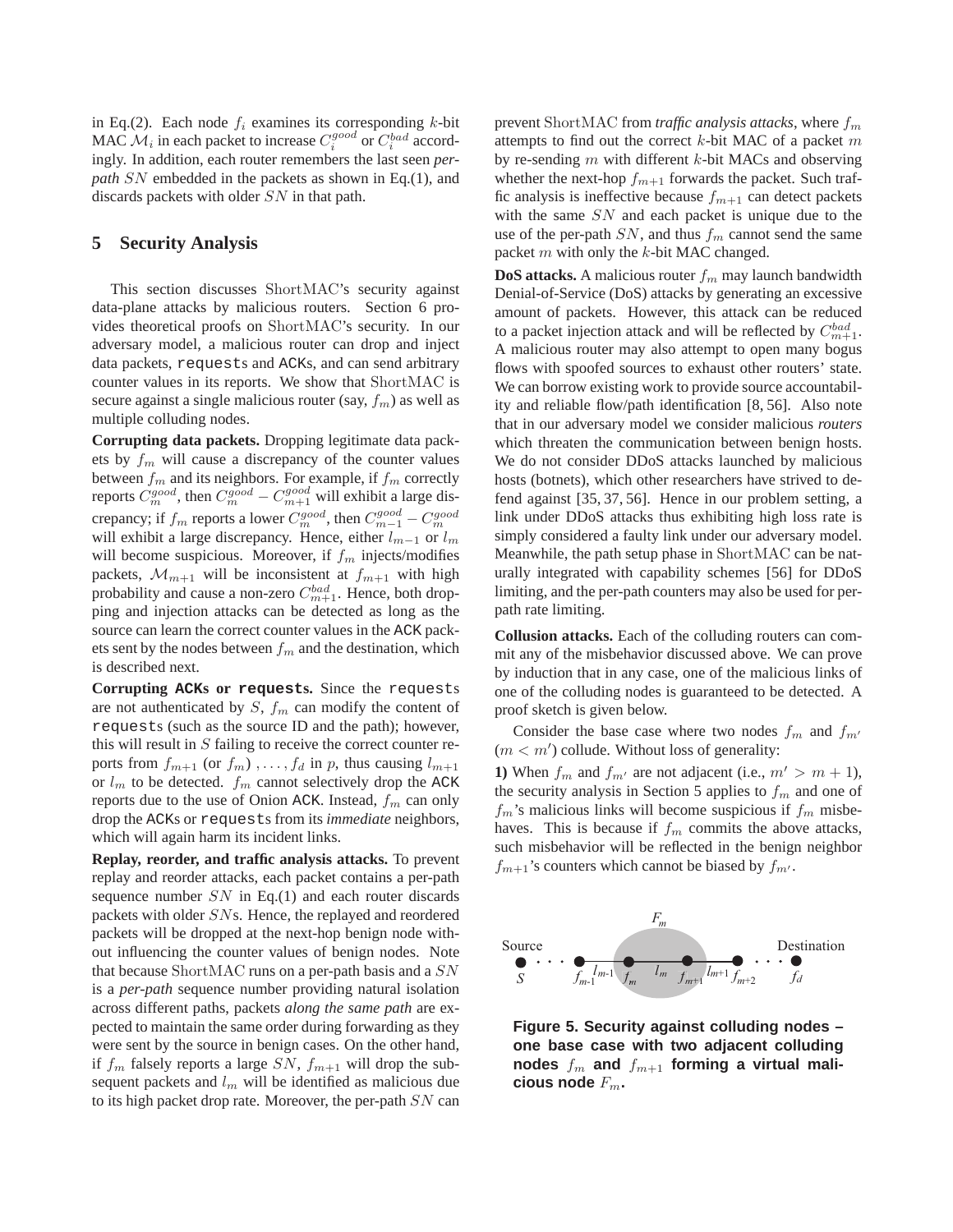**2)** When  $f_m$  and  $f_{m'}$  are adjacent  $(m' = m + 1)$ , these two nodes can be regarded as one single "virtual" malicious node  $F_m$  with neighbors  $f_{m-1}$  and  $f_{m+2}$ , as shown in Figure 5. (i) If  $f_m$  or  $f_{m+1}$  drops packets, a discrepancy will exist between  $C_{m-1}^{good}$  and  $C_{m+2}^{good}$ , no matter what values of  $C_m^{good}$  and  $C_{m+1}^{good}$   $F_m$  claims. (ii) If  $f_m$  or  $f_{m+1}$  injects packets,  $C_{m+2}^{bad}$  will become non-zero and make  $l_{m+1}$  suspicious. In any case, an adjacent link of  $F_m$  (a malicious link) will become suspicious.

In the general case with  $n$  colluding nodes, we can first group adjacent colluding nodes into virtual malicious nodes as in Figure 5, resulting in non-adjacent malicious nodes (including virtual malicious nodes). Then we can show non-adjacent malicious nodes can be detected based on the above analysis.

Despite colluding attackers cannot corrupt packets more than the same thresholds as an individual attacker on any *single* link, they can choose to distribute packet dropping across multiple links. In this case, the total packet drop rate by colluding attackers increases (and is still bounded) linearly to the number of malicious links in the same path, as analyzed in Section 6.

### **6 Theoretical Results and Comparison**

We prove the  $(N, \delta)$  – data-plane fault localization (Definition 4) and  $(\alpha, \beta)$ <sub>δ</sub>−forwarding security of ShortMAC (Definition 6), which in turn yield the  $\theta$ -guaranteed forwarding correctness (Definition 5). Proofs of the lemmas and theorems are provided in Appendix A.

**Comparison of theoretical results.** Before presenting the theorems, we first summarize and compare ShortMAC theoretical results with two recent proposals, PAAI-1 [59] and Stat. FL [16] (including two approaches denoted by *SSS* and *sketch*). Table 1 presents the numeric figures using an example parameter setting for intuitive illustration, while Short-MAC presents similarly distinct advantages in other parameter settings. In this example scenario shown in the table, the guaranteed data-plane packet delivery ratio is  $\theta = 92\%$ . The communication overhead for a router in ShortMAC is 1 extra ACK for every  $3.8 \times 10^4$  data packets in an epoch; the marking cost is 10 bits for the 2-bit MACs in a path with 5 hops, and the per-path state at each router is 21 bytes (16-byte symmetric key, 2-byte  $C^{good}$ , 1-byte  $C^{bad}$ , and 2byte per-path SN). Though Barak et al. *proved the necessity* of per-path state for a *secure* fault localization protocol [16], such a *minimal* per-path state in ShortMAC is viable for both intra-domain networks with tens of thousands of routers and the Internet AS-level routing among currently tens of thousands of ASes.

We provide the intuition for ShortMAC's distinct advantages. PAAI-1 or Stat. FL used either low-rate packet

sampling or approximation techniques for packet fingerprinting, both of which waste entropy contained in certain packet transmissions, thus resulting in long detection delay (e.g., the transmission results of non-sampled packets will not contribute to the detection phase). In contrast, ShortMAC counts *every* packet transmission thus achieving much faster detection rate. In addition, *secure* packet sampling requires additional packet buffering [59], and packet fingerprint takes considerable memory [16].

**Lemma 1** *Injection Detection: Given the bound* δ *on detection false negative and false positive rates, the injection* detection threshold  $T_{in}$  can be set to  $T_{in} = \frac{2 \ln \frac{2d}{\delta}}{q^4}$ , where d is the path length and  $q = \frac{2^k-1}{2^k}$  is the probability that *a fake packet will be inconsistent with the associated* k*-bit MAC. The number of fake packets* β *an adversary can inject on one of its malicious links without being detected is*

$$
limited\ to:\ \beta = \frac{T_{in}}{q} + \frac{\sqrt{\left(\ln\frac{2}{\delta}\right)^2 + 8qT_{in}\ln\frac{2}{\delta} + \ln\frac{2}{\delta}}}{4q^2}.
$$

In Lemma 2, we derive  $N$ , the number of data packets a source needs to send in one epoch to bound the detection false positive and false negative rates below  $\delta$ . Due to natural packet loss, a network operator first sets an expectation based on her domain knowledge such that any benign link in normal condition should spontaneously drop less than  $\rho$ fraction of packets. We first describe how the drop detection threshold  $T_{dr}$  is set when N and  $\delta$  are given. Intuitively, by sending more data packets (larger N), the *observed* perlink drop rate can approach more closely its *expected* value, which is less than  $\rho$ ; otherwise, with a smaller N, the observed per-link drop rate can deviate further away from  $\rho$ , and the drop detection threshold  $T_{dr}$  has to tolerate a larger deviation (thus being very loose) in order to limit the false positive rate below the given  $\delta$ . On the other hand, a small N is desired for *fast fault localization*. We define **Detection Delay** to be the minimum value of N given the required  $\delta$ .

**Lemma 2** *Dropping Detection and*  $(N, \delta)$ - *Fault Local**ization: Given the bound* δ *on detection false positive and negative rates and drop detection threshold*  $T_{dr}$ *, the detection delay N is given by:*  $N = \frac{\ln(\frac{2d}{\delta})}{\sqrt{\frac{2d}{\delta}}}$  $\frac{\ln(\frac{\pi}{\delta})}{2(T_{dr}-\rho)^2(1-T_{dr})^d}$ , where d *is the path length. Correspondingly, the fraction of packets* α *an adversary can drop on one of its malicious links without being detected is limited to:*  $\alpha = 1 - (1 - T_{dr})^2 +$  $\frac{\beta}{N(1-T_{dr})^d}$ .

In practice,  $T_{dr}$  can be chosen according to the expected upper bound  $\rho$  of a "reasonable" normal link loss rate such that a drop rate above  $T_{dr}$  is regarded as "excessively lossy".

**Theorem 1** *Forwarding Security and Correctness: Given* Tdr*,* δ*, and path length* d*, we can achieve*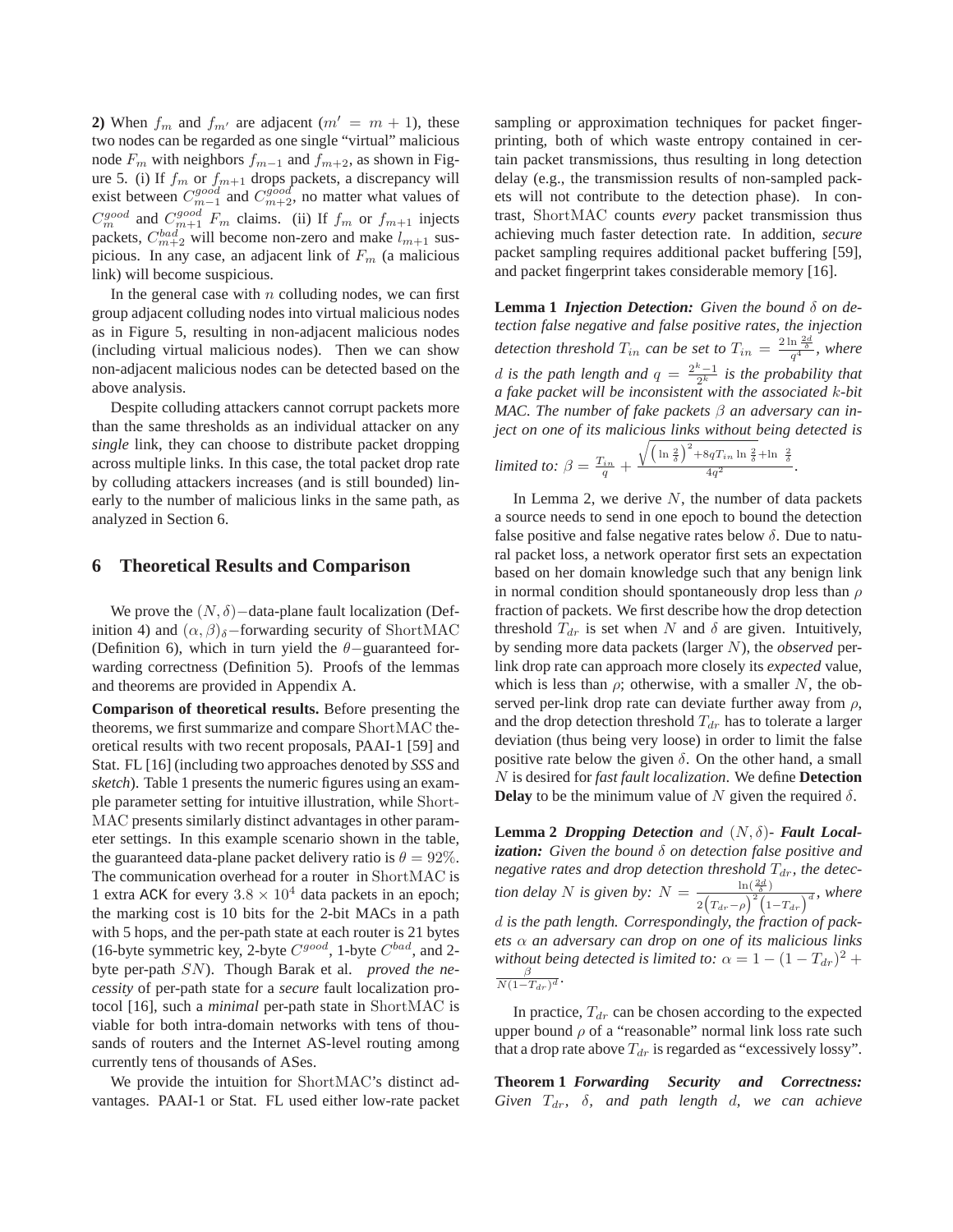| Protocol                 | ShortMAC            | PAAI-1            | <b>SSS</b>        | Sketch         |
|--------------------------|---------------------|-------------------|-------------------|----------------|
| Detect. Delay (pkt)      | $3.8 \times 10^{4}$ | $7.1 \times 10^5$ | $1.6 \times 10^8$ | $\approx 10^6$ |
| <i>Comm.</i> $(extra %)$ | $< 10^{-5}$         |                   |                   | $< 10^{-5}$    |
| Marking Cost (bytes)     |                     |                   |                   |                |
| Per-path State (bytes)   |                     | $2\times10^5$     | $4 \times 10^3$   | $\approx 500$  |

**Table 1. Theoretical comparison with PAAI-1 [59] and Stat. FL [16] (including two approaches** *SSS* **and** *sketch***). Note that the details of** *sketch* **are not provided in the published paper [16], and the full version of [16] does not present the explicit bounds on detection delay. The above figures for** *sketch* **are estimated from their earlier work [?]. In this example scenario,**  $d = 5$ **,**  $\delta = 1\%$ **,**  $\rho = 0.5\%$ **,**  $T_{dr} = 1.5\%$ **, a symmetric key is 16 bytes, and** ShortMAC **uses 2-bit MACs. PAAI-1 specific parameters include the "packet sampling rate" set to 0.01, the end-to-end latency set to 25 ms, the source's sending rate set to** 10<sup>6</sup> **packets per second, each packet hash is 128 bits.**

 $(\alpha, \beta)_{\delta}$ *-forwarding security where*  $\alpha$  *is given by Lemma 2 and*  $\beta$  *is given by Lemma 1.* We also achieve  $(\Omega, \theta)$ -*Guaranteed forwarding correctness with* Ω *equal to the number of malicious links in the network, and*  $\theta = (1 - T_{dr})^d - \frac{\beta}{N}$ . where N is derived from Lemma 2

In Theorem 2, we analyze the protocol overhead with the following three metrics (we further analyze the *throughput* and *latency* in Section 8 via real-field testing):

**1)** The *communication overhead* is the fraction of extra packets each router needs to transmit.

**2)** The *marking cost* is the number of extra bits a source needs to embed into each data packet.

**3)** The *per-path state* is defined as the per-path extra bits that a router stores for the security protocol in *fast memory* needed for *per-packet* processing.<sup>4</sup>

**Theorem 2** *Overhead: For each router, the communication overhead is one packet for each epoch of* N *data packets. The marking cost is* k·d *bits for the* k*-bit MACs where* d *is the path length. The per-path state comprises one* lg N*bit*  $C^{good}$  *counter, one* lg *β-bit*  $C^{bad}$  *counter, one* lg *N-bit last-seen per-path* SN*, and one epoch symmetric key.*

# **7 SSFNet-based Evaluation**

In addition to analyzing the theoretical performance, we implement ShortMAC prototype on the SSFNet simulator [6] to study the detection delay and security of ShortMAC. Section 8 further investigates ShortMAC's throughput and latency. These experimental results provide *average-case* performance with various attack strategies to

complement the theoretical results derived in the *worst case* scenario (due to multiple mathematical relaxations such as Hoeffding inequality) and constant dropping/injection rates.

**Evaluation scenario and attack pattern.** Since Short-MAC provides a natural isolation across paths due to its per-path state, our evaluation focuses on a single path. Specifically, we present the result of a 6-hop path (routers  $f_1, f_2, f_3, f_4, f_5$  and the destination  $f_6$ ) since our experiment yields the same observation with other path lengths. We simulate both an (i) *independent packet corruption* pattern where a malicious node drops/injects each packet independently with a certain drop/injection rate, and (ii) *random-period packet corruption* pattern where the benign (non-attack) period  $T_b$  and attack period  $T_a$  (when the malicious node drops/modifies *all* legitimate packets) are activated in turns. The durations for both periods are randomly generated. For both attack patterns, we control the *average* packet drop/injection rates and observe that both attack patterns yield similar observations. Hence, in the following experiment, we only show the results for the independent packet corruption pattern. Also, we infuse natural packet loss rate  $\rho$  for each link to simulate natural packet loss, which is not provided by SSFNet. As Section 5 elaborates ShortMAC security against colluding attacks, we only show the representative results for a single malicious node  $f_3$ . For each simulation setting, we run the simulation 1000 times and present the average results.

**Against various dropping attacks.** Figure 6(a) depicts the detection delay N and error rates  $\delta$  with per-link natural loss rate  $\rho$  as 0.5%, drop detection threshold  $T_{dr}$  as 1%, and a stealthy malicious drop rate as  $2\%$ . We see that even against stealthy dropping attacks with a dropping rate as low as 2%, ShortMAC can successfully localize a faulty link in  $<$  2000 packets with an error rate  $\delta$  < 1%, which is orders of magnitudes faster than the worst-case theoretical bound (Lemma2). Figure 6(b) depicts different detection delays

<sup>4</sup>The buffering space needed for the Onion-ACK construction of report messages in ShortMAC is not a major concern, as the Onion-ACK is computed only once every epoch, which can be buffered in off-chip storage.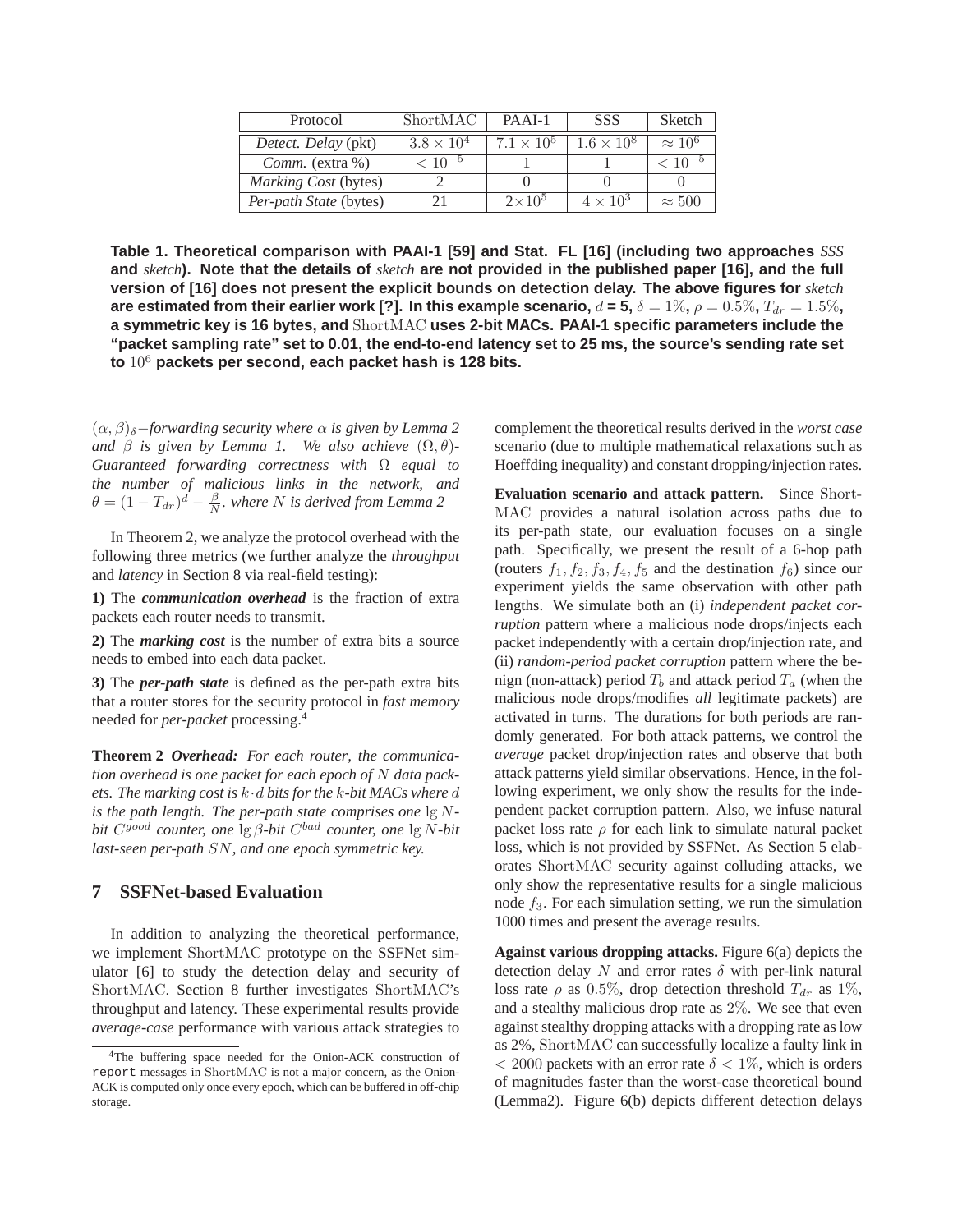

Figure 6. In this set of simulations,  $f_3$  is the malicious router performing attacks. The parameter are **set as follows: (a) The malicious drop rate is**  $2\%$ ,  $T_{dr} = 1\%$ , and natural drop rate  $\rho = 0.5\%$ . (b) The malicious drop rate is 2%, and  $T_{dr} = 1\%$ . (c) The malicious injection rate is 2% using 2-bit MACs, **natural loss rate**  $\rho = 0.5\%$ , and  $T_{dr} = 1\%$ . (d) "drop  $p$  inject  $q$ " denotes the use of  $p\%$  dropping rate and  $q\%$  injection rate at  $f_3$ .

with different natural packet loss rates, demonstrating that larger  $|T_{dr} - \rho|$  yields higher detection accuracy and lower detection delay.

**Against various injection attacks.** Figure 6(c) shows the results when  $f_3$  injects packets at a 2% rate (relative to the legitimate packet sending rate). It shows that the error rates stay below 1% in a few hundred packets, indicating that even with 2-bit MACs, an adversary can only inject up to around ten packets without being detected. We further investigate the effects of using different lengths of k−bit MACs, and Figure 7 shows that the detection delay and error rate dramatically diminish as  $k$  increases.

**Against combined attacks.** Figure 6(d) shows how the combinations of dropping and injection attack strategies (in our setting, dropping/injection rates are chosen between 2%  $-5\%$ ) influence the protocol. We observe that the detection delay is mainly determined by the dropping detection process, which is much slower than the injection detection process. This also indicates that a malicious node cannot gain any advantage (and actually can only harm itself) by injecting bogus packets in attempt to bias the counter values.

**Variance due to different malicious node positions.** To investigate the influence of the position of the malicious node, we consider a path with 6 forwarding nodes  $f_1, f_2, \ldots, f_6$ and place the malicious node at each position (1 to 6) in turn. We limit the error rate  $\langle 1 \rangle$  and obtain the corresponding detection delays. Figure 8 shows one representative scenario where both dropping and injection rates are 5%. We can see that (i) the dropping detection delay increases linearly when the malicious node is farther away from the source. This is because in the ShortMAC detection process, the source always inspects the closer links first and stops once the first "faulty" link is detected. The FP rate thus increases when more links exist between the source and the malicious node due to natural packet loss on each link. (ii) In contrast, the injection detection delay exhibits little variance (cannot be seen from the figure as the detection delay is determined by the dropping detection), which can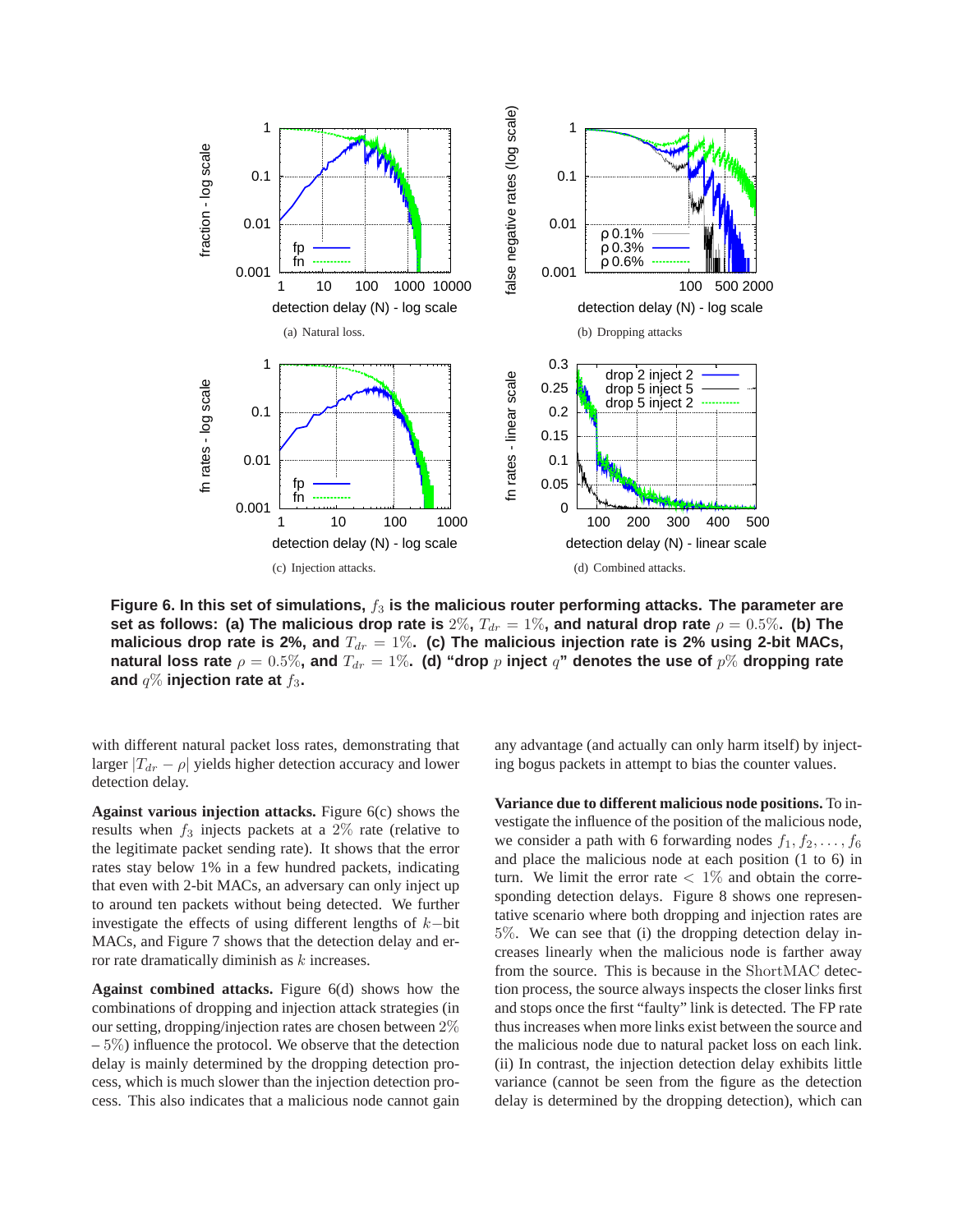

**Figure 7. Effects of different** k**-bit MAC lengths on detec**tion delay N and false nega**tive rate** δ**. The malicious injection rate is 2%,**  $\rho = 0.5\%$ , **and**  $T_{dr} = 1\%$ .



**Figure 8. Variance on detec**tion delay N in dropping at**tacks.**  $\delta$  < 1%,  $T_{dr}$  = 1%,  $\rho = 0.5\%$ , and both malicious **dropping and injection rates set to** 5%**.**



**Figure 9. Comparison with PAAI-1 and FullACK [59]. The natural packet loss rate**  $\rho = 0.5\%$  and drop detection **threshold**  $T_{dr} = 1\%$ .

|               | ShortMAC         | <b>FullACK</b>   | $PAAI-1$          |
|---------------|------------------|------------------|-------------------|
| Detect. delay | $20 \text{ sec}$ | $20 \text{ sec}$ | $8.3 \text{ min}$ |
| Communication | $0.01\%$         | 100\%            | 5.6%              |

**Table 2. Comparison of** ShortMAC**, FullACK, and PAAI-1 with a source send rate of 100 packets per second.**

also be theoretically proved.

**Comparison with recently proposed protocols.** For comparison, we simulate the recently proposed FullACK and PAAI-1 [59] schemes presenting the lowest detection delays to date. FullACK is a heavy-weight fault localization protocol requiring an Onion ACK packet from *every* forwarding node for *every* packet the source sent. In contrast, PAAI-1 employs packet sampling and only requires acknowledgments for the securely sampled packets to reduce communication overhead while retaining desired detection delay. Since both FullACK and PAAI-1 only consider packet dropping attacks, we compare their dropping detection delays along a path with 6 hops and  $f_3$  as the malicious node. Figure 9 shows the results when per-link natural packet loss rate  $\rho = 0.5\%$  and drop detection threshold  $T_{dr} = 1\%$ . To make the comparison clear, we use a metric of *successful rate*, which equals to 1 - max{FP rate, FN rate}. The results show that the detection delays to achieve a successful rate  $> 99\%$  for ShortMAC, FullACK, and PAAI-1 are 2000, 2000, and  $5 \times 10^4$ , respectively. Table 2 shows their detection delays in seconds/minutes and compares the extra communication overhead, based on the results from Figure 9 and with  $\delta < 1\%$ .

# **8 Linux Prototype and Evaluation**

We implement ShortMAC source and destination nodes as user-space processes running on Ubuntu 10.04 32-bit Desktop OS. Even implemented in user-space on a standard desktop OS, our result shows that the cryptographic operations of ShortMAC incur little communication degradation and negligible additional latency at gigabit line rate. It has also been demonstrated that using modern hardware implementation and acceleration the speed of PRF functions can be fundamentally improved [29].

**Implementation details.** Our ShortMAC processes listen to application packets via TUN/TAP virtual interfaces and appending  $k$ -bit MACs to the packets. We also implement ShortMAC routers using the Click Modular Router [28] running on Ubuntu 10.04 32-bit Desktop OS, which verify the  $k$ -bit MACs in each packet at each hop. To approach the realistic performance of commercial-grade routers, we implement the above elements on off-the-shelf servers with an Intel Xeon E5640 CPU (four 2.66 GHz cores with 5.86 GT/s QuickPath Interconnect, 256KB L1 cache, 1MB L2 cache, 12MB L3 cache, and 25.6 GB/s memory bandwidth) and 12G DDR3 RAM. The servers are equipped with Broadcom NetXtreme II BCM5709 Gigabit Ethernet Interface Cards.

**Evaluation methodology.** We evaluate ShortMAC's effects on communication throughput and computational overhead, especially due to the generation and verification of k-bit MAC using PRF operations. We utilize the widely used Netperf benchmark [4] for the ShortMAC throughput evaluation, and write our own micro-benchmark for accurate latency evaluation. We evaluate ShortMAC with varying packet sizes by configuring the interface Maximum Transmission Unit (MTU) sizes. We evaluate the through-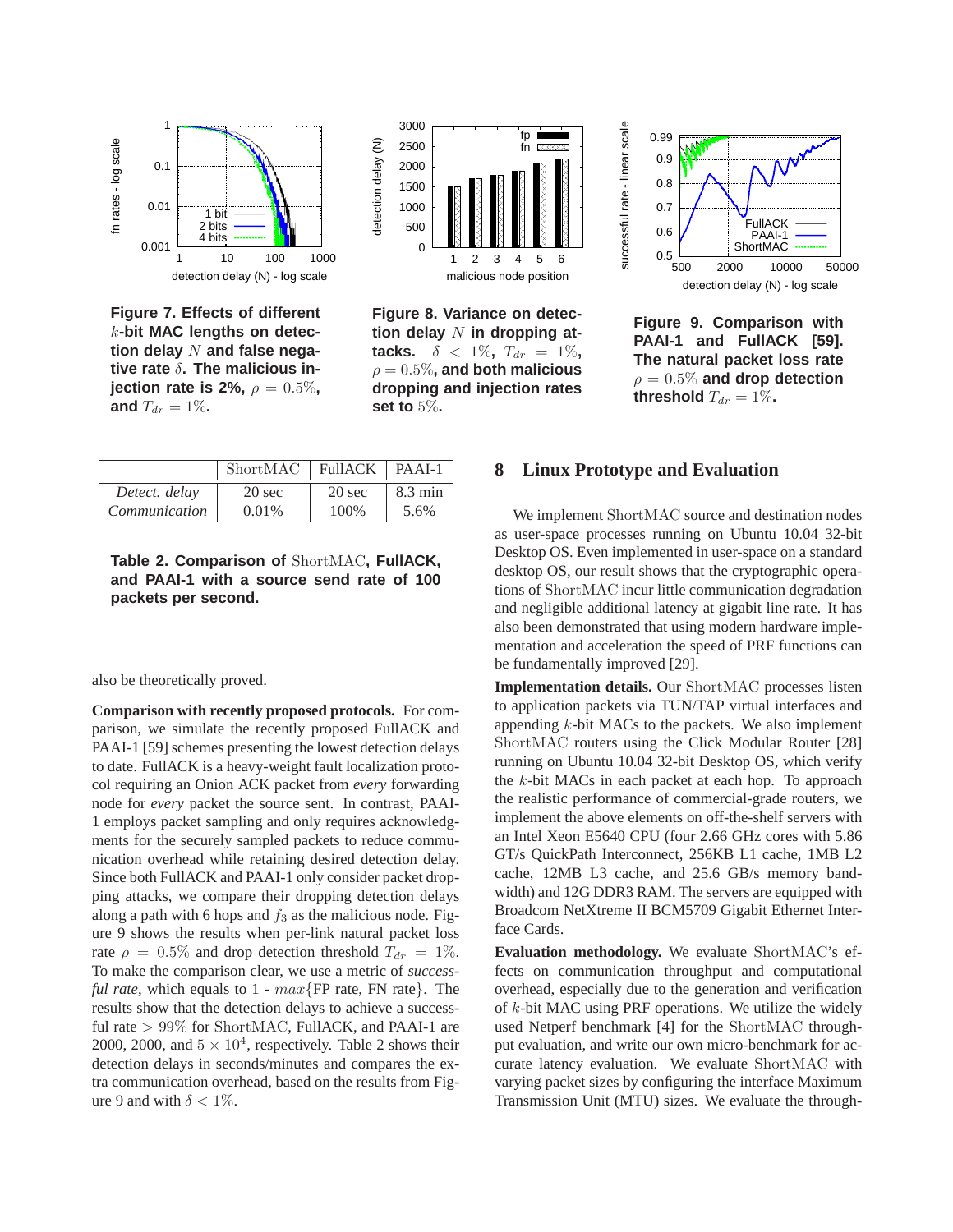

**Figure 10. Router throughput.**

**Figure 11. Source throughput.**

**Figure 12. Source latency.**

put of a ShortMAC router and a ShortMAC source separately to better illustrate the throughput of each component, while the end-to-end path throughput can be easily derived by taking the minimum throughput of the two evaluation results. Then we evaluate the end-to-end latency with different path lengths ranging from 2 to 64. We also exploit the multi-core parallel processing at the source node via OpenMP API [5].

**Summary of evaluation results.** The evaluation results of our Linux software prototype demonstrate that both a ShortMAC router and source node can retain more than 92% of the *baseline throughput* (no ShortMAC operations are employed). Furthermore, the additional latency due to ShortMAC operations is negligible (tens of microseconds) even with a path length of 64 hops. The results further indicate the ShortMAC scheme is fully scalable as the number of processing cores increases in a software-based implementation, while we anticipate hardware implementation of the MAC operations in ShortMAC can further boost the protocol throughput. Details of the evaluation results are as follows.

**Router throughput with different PRF implementations.** We first evaluate the throughput of a userlevel ShortMAC router with different PRF implementations (i.e.,UMAC [51], HMAC-SHA1 [30], and AES-CMAC [50]) with the support of the new Intel AES-NI instructions [26]. The ShortMAC router connects a source machine and a destination machine, with the source sending TCP packets via Netperf as fast as possible to the destination to stress-test the router. For comparison, we use the Linux kernel forwarding throughput *without* ShortMAC operations as the base line. The ShortMAC router runs as a *single user-space* process without exploring parallelism, which already matches up the base line speed as shown below.

Figure 10 depicts the results with packet sizes from 100 to 1500 bytes, showing that UMAC-based PRF implementation yields the highest throughput, which retains more than 90% of the baseline throughput (e.g., 92% with 1.5KB packet size and 96% with 1KB packet size ). With a small packet size of 100 bytes, both the baseline and ShortMAC throughput dropped substantially (similar to other public testing results [3]), because the network drivers used in our experiments are running under interrupt-driven mode, which hampers throughput when packet receiving rate is high. However, UMAC-based PRF still retains  $\frac{53.84}{57.52}$ =94% of the baseline throughput.

**Source node throughput.** We further evaluate the throughput of a ShortMAC source node with different path length d, where for each path length the source needs to perform  $d - 1$  UMAC-based PRF operations. Originally, it might seem that the ShortMAC source node represents the throughput bottleneck as the source needs to compute multiple k-bit MACs. However by parallelizing the Short-MAC operations on readily-available multi-processor systems, the throughput of a ShortMAC source node can *fully* cope with the base line rate even with a path length of 8. For comparison, we use the source node throughput *without* ShortMAC operations as the baseline. We evaluate two different parallelizations based on widely used OpenMP [5] API. Our first implementation (internal parallelism in short) uses multiple OpenMP threads to parallelize the computation of multiple k-bit MACs per packet. Our second implementation (external parallelism in short) assigns different packets to different OpenMP threads.

We evaluate the ShortMAC source throughput with various packet sizes, and observe that in all cases ShortMAC incurs negligible throughput degradation. Hence we only show the results with packet size set to 1500 bytes in Figure 11. We can see that external parallelism yields the best performance, which matches the baseline case where the source performs no ShortMAC operations.

ShortMAC **latency.** We also evaluate the additional latency incurred by a ShortMAC source node for computing the k-bit MICs with different path lengths and packet sizes; while the end-to-end latency can be derived base on our re-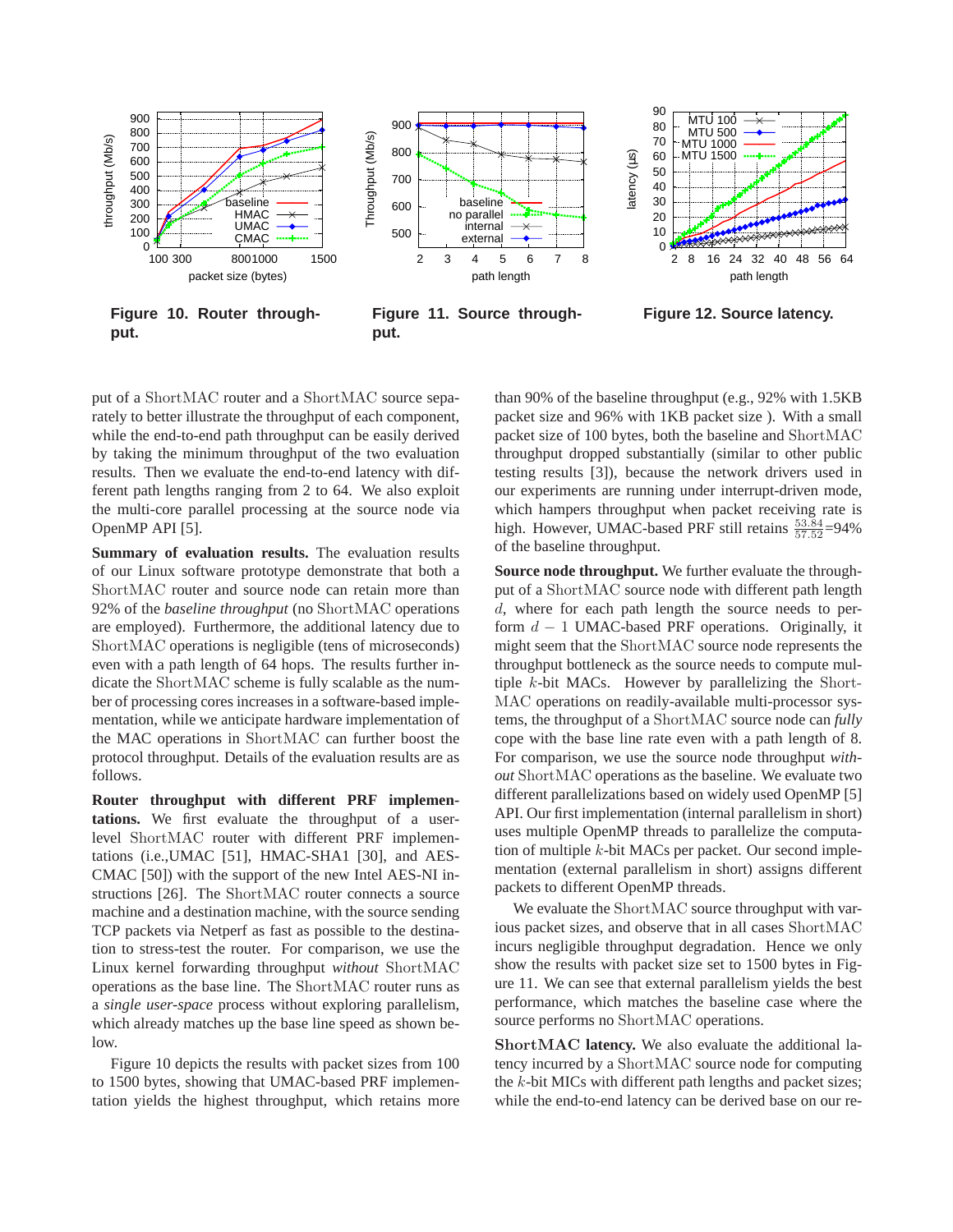| Path Length | Checksum $(\mu s)$ | UMAC $(\mu s)$ |        |        |        |
|-------------|--------------------|----------------|--------|--------|--------|
|             |                    | 100            | 500    | 1000   | 1500   |
| 2           | 0.0374             | 0.1771         | 0.4760 | 0.8892 | 1.4047 |
| 3           | 0.0378             | 0.3691         | 0.9557 | 1.7635 | 3.3025 |
| 4           | 0.0442             | 0.5239         | 1.4273 | 2.6357 | 4.0944 |
| 5           | 0.0415             | 0.7080         | 1.9018 | 3.5059 | 5.4566 |
| 6           | 0.0437             | 0.8723         | 2.3758 | 4.3839 | 6.8307 |
| 7           | 0.0445             | 1.0467         | 2.8530 | 5.2617 | 8.2019 |
| 8           | 0.0474             | 1.2206         | 3.3274 | 6.1285 | 9.5483 |

**Table 3.** ShortMAC **source node latency breakdown (checksum updates and UMAC computation). All the data represent the average time of processing 50000 packets.**

sults. This additional latency in ShortMAC includes PRF computation, k-bit MICs appending, and TCP/IP checksum updating. We write our micro-benchmark to derive the additional time delay for the source to send each packet compared to the baseline case where the source does not compute any k-bit MIC nor updates the checksums.

Figure 12 and Table 3 show the results. We can see that the latency incurred by the checksum computation is stable. It does not increase with the packet size because in our implementation we employ incremental checksum update for the short MIC appended to the packet, instead of recomputing the checksum over the entire packet. We do not observe sharp increase of checksum latency with increasing path length either due to ShortMAC's efficient  $k$ -bit MIC authentication. In addition, the latency caused by the checksum computation is small compared to the latency introduced by UMAC-based PRF computation. The additional latency due to UMAC computation increases linearly to the path length under the same packet size, and also increases linearly to the packet size with a fixed path length due to the property of the UMAC algorithm. Finally, compared to the average end-to-end network latency which is on the order of milliseconds, the additional latency introduced by ShortMAC is negligible.

### **9 Discussion and Limitations**

**Incremental deployment.** Although we argue it is feasible to upgrade all routers with ShortMAC within ISP/enterprise networks, we observe that partial deployment of ShortMAC can still provide benefits and thus enables incremental deployment. Specifically, the ShortMAC routers form an *overlay network* on top of the physical network. In the overlay network, a "logical link" consists of the physical links between two ShortMAC routers. The fault localization protocol runs only on the ShortMAC routers and a data delivery fault will be localized to a logical link. Although in such settings the source node cannot exactly identify a faulty physical link, it can nevertheless localize the fault to a network area (a set of links between two ShortMAC routers) to facilitate further investigation. Furthermore, the more densely the ShortMAC routers are deployed, the more accurate the fault localization can be, which incentivizes incrementally deploying ShortMAC. However, one caveat for incremental deployment is that a discovery protocol for determining which routers support ShortMAC is needed, possibly through the use of explorer packets.

**Interdomain deployment.** Though ShortMAC mainly targets at intra-domain networks such as ISP and enterprise networks, ShortMAC may also be deployed in interdomain networks such as the Internet. In the interdomain setting, each Autonomous System (AS) can represent a node in ShortMAC; the fault localization runs at the AS level and localizes any data delivery fault between two ASes. To make ShortMAC applicable, different ASes need to establish secret keys (e.g., via Passport [36]), and the egress router of an AS needs to set the TTL value of each packet to the TTL value at the ingress router *minus one* to enable k-bit MAC verification (Section 4.1). Finally, a source AS needs to know the downstream AS path (which is readily available in BGP) which may dynamically change in the current Internet; however, the majority of AS paths are stable over minutes [49] thus facilitating ShortMAC fault localization. If an adversary were to constantly alter paths, it would essentially raise suspicion to itself, since path information is visible and the adversary needs to remain on the path to remain effective.

**Topology changes and short-lived flows.** Fault localization protocols inevitably require at least a threshold number of packets to be sent along the monitored path to obtain a statistically accurate detection in the presence of natural packet loss. Hence, monitored paths need to be stable over an epoch. Since ShortMAC incurs several or-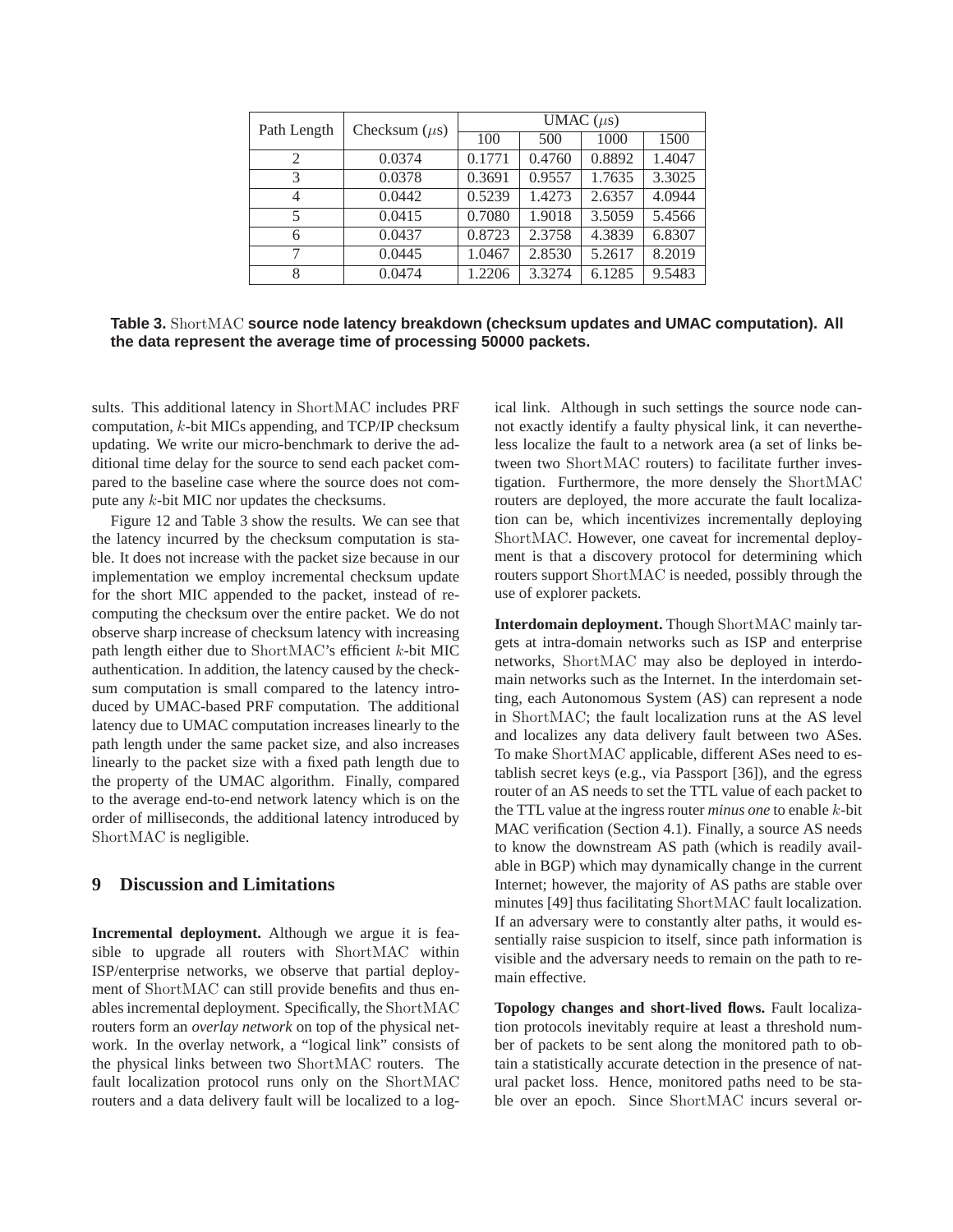ders of magnitude lower detection delay compared to related work [16, 59], ShortMAC can support topology or path changes and short-lived flows much better than previous work. For example, as long as the path remains stable for transmitting around 2000 packets, the source can make an accurate fault localization. While path changes do happen during an epoch (e.g., due to link failures), the source will detect the old link where the path is switched away as faulty. At the same time, the source can also learn the routing updates about the path change, and by correlating the detection results with routing updates, the source may distinguish a benign path change and a malicious packet misrouting attack (in which case no corresponding routing updates will be received). However, the fault localization accuracy of ShortMAC decreases for dynamic paths that transmit far fewer than 2000 packets before path changes occur.

# **10 Related Work**

Perlman described the idea of acknowledgment-based approaches to detect data-plane adversaries and achieve robust routing in the presence of Byzantine failures [47]. In Sprout [20], a source node monitors the end-to-end path performance and uses probabilistic route selection to find a working path if the current path is faulty. However, without secure fault localization, both schemes suffer from the exponential path exploration problem as Figure 1 shows. Given the importance of fault localization, several approaches have been proposed, which unfortunately suffer from the following limitations.

**Security vulnerabilities.** In ODSBR [14, 15] and Secure Traceroute [46], the source node monitors the end-to-end loss rate of the path; and only when the observed loss rate exceeds a certain threshold, the source starts probing specific nodes in the path soliciting acknowledgments for the *subsequent* packets the source sends. However, a malicious node can safely drop packets when the probing is not activated, while behaving "normally" when probing is invoked. Hence, the source can never catch the malicious nodes nor bound the malicious dropping rate, unless the probing is always activated which incurs high overhead. In addition, ODSBR employs binary search in the probing phase for dropping localization, until the algorithm converges to a specific link. Since the binary search algorithm proceeds on each packet lost (possibly due to natural loss), in the presence of natural packet loss the algorithm either does not converge or incurs high false positives by incriminating benign links. The security vulnerabilities of Watchers [18, 25], AudIt [10], Fatih [43], and the proposal by Liu et al. [34] were summarized at the beginning of Section 3. The recently proposed Network Confessional [11] also fails to prevent packet modification attacks due to the

lack of efficient packet authentication.

**High protocol overhead.** Among the known secure proposals, the protocol due to Avramopoulos et al. [12] incurs high overhead due to the acknowledgments from all routers in the path and multiple digital signature generation and verification operations for *each* data packet. Both Statistical FL [16] and PAAI-1 [59] achieve small communication overhead, but at the cost of high storage overhead and unacceptably long detection delays (Sections 6 and 7).

**Applicability constraints (and security vulnerabilities).** A recent proposal due to Wang et al. [53] for forwarding fault localization in sensor networks requires a special treelike routing infrastructure where the communications take place only between a sensor node and the same trusted base station. Both Watchdog [41] and Catch [40] can identify and isolate malicious routers for wireless ad hoc networks, where a sender  $S$  verifies if the next-hop node  $f_i$  indeed forwards  $S$ 's packets by *promiscuously* listening to  $f_i$ 's transmission. Both approaches rely on the wireless broadcast medium and are thus inapplicable to wired networks. Furthermore, both Watchdog and Catch are vulnerable to collusion attacks, where a malicious node  $f_m$  drops the packets of a remote sender  $S$  which is out of the promiscuous listening range of  $f_m$  while the colluding neighbors in the promiscuous listening range of  $f_m$  intentionally do not report the packet dropping behavior of  $f_m$ . Finally, TrueNet [60] utilizes trusted computing technologies thus requiring the existence of TPM chips, and is vulnerable to hardware attacks against the TPM chips.

# **11 Conclusion**

In this paper, we design, analyze, implement, and evaluate ShortMAC, an efficient data-plane fault localization protocol, which enables a *theoretically proven* guarantee on data-plane packet delivery and substantially outperforms related protocols in the following aspects. First, ShortMAC achieves high security assurance even in the presence of strong adversaries in control of colluding malicious routers that can drop, modify, inject, and misroute packets at the forwarding paths; whereas a majority of existing fault localization protocols exhibit security vulnerabilities under such a strong adversary model. Second, compared to existing *secure* protocols, ShortMAC achieves several orders of magnitude lower detection delay and protocol overhead, which facilitates its practical deployment. Finally, we demonstrate that ShortMAC's efficient cryptographic operations, even if implemented in software, have negligible effects on the communication throughput via realistic testing on Gigabit Ethernet links. We anticipate that ShortMAC probabilistic authentication and efficient fault localization can become a basic building blocks for the construction of highly secure and efficient network protocols.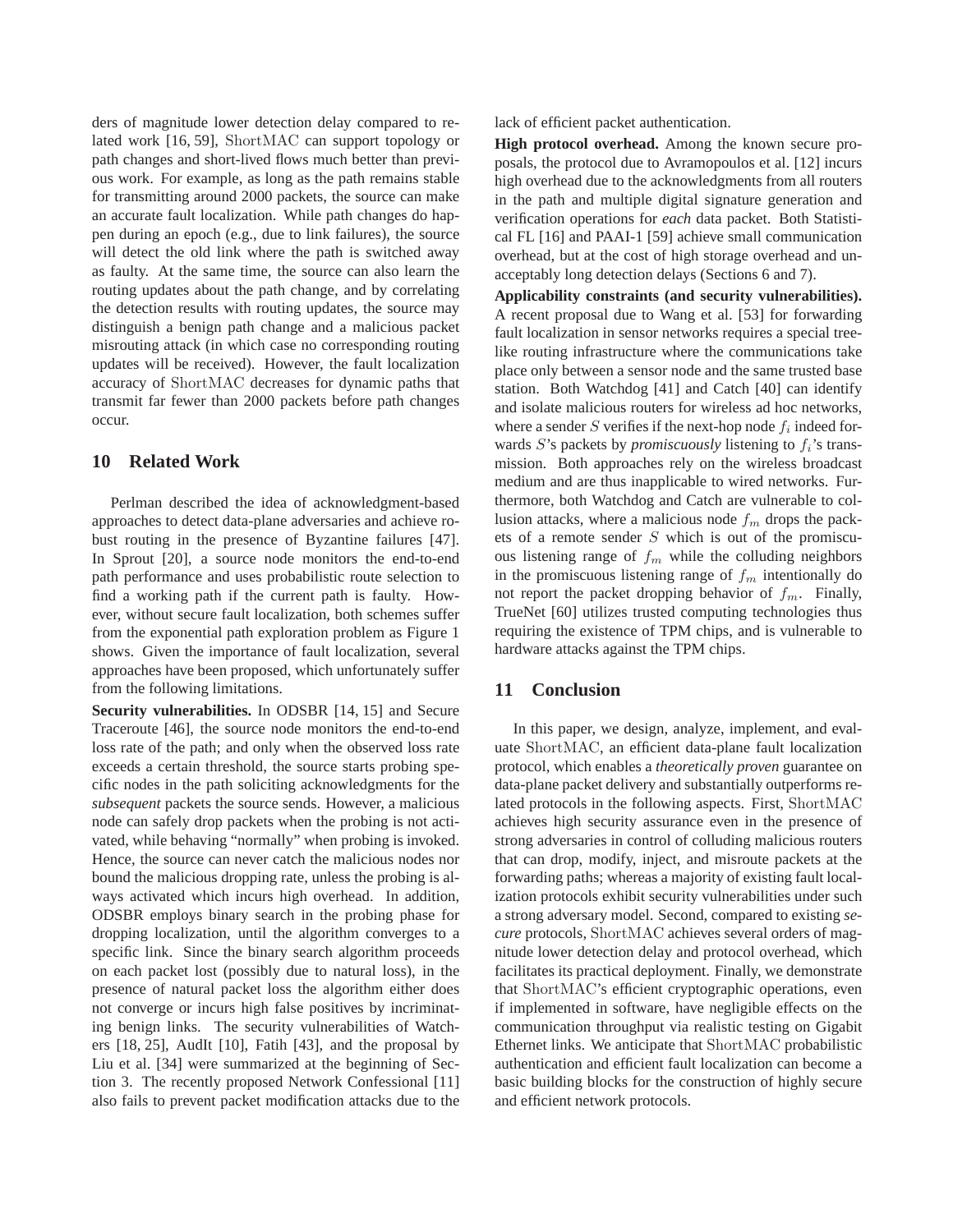# **References**

- [1] Arbor networks: Infrastructure security survey 2010. http://www.arbornetworks.com/ sp security report.php.
- [2] Cisco security hole a whopper. http: //www.wired.com/politics/security/ news/2005/07/68328.
- [3] Linux as IP router. http://freedomhec. pbworks.com/f/linux\_ip\_routers.pdf.
- [4] Netperf benchmark. http://www.netperf. org/netperf/.
- [5] The OpenMP API specification for parallel programming. http://openmp.org/wp/.
- [6] Scalable simulation framework. http://www. ssfnet.org/.
- [7] Symantec warns of router compromise. http://www.routersusa.com/ symantec-warns-of-router-compromise-2. html.
- [8] D. G. Andersen, H. Balakrishnan, N. Feamster, T. Koponen, D. Moon, and S. Shenker. Accountable Internet Protocol (AIP). In *Proc. ACM SIGCOMM*, Seattle, WA, Aug. 2008.
- [9] X. Ao. Report on dimacs workshop on largescale internet attacks. http://dimacs. rutgers.edu/Workshops/Attacks/ internet-attack-9-03.pdf.
- [10] K. Argyraki, P. Maniatis, O. Irzak, S. Ashish, and S. Shenker. Loss and delay accountability for the Internet. In *IEEE ICNP*, 2007.
- [11] K. Argyraki, P. Maniatis, and A. Singla. Verifiable network-performance measurements. In *ACM CoNext*, 2010.
- [12] I. Avramopoulos, H. Kobayashi, R. Wang, and A. Krishnamurthy. Highly secure and efficient routing. In *IEEE Infocom*, 2004.
- [13] I. Avramopoulos and J. Rexford. Stealth probing: Efficient data-plane security for IP routing. In *USENIX*, 2006.
- [14] B. Awerbuch, R. Curtmola, D. Holmer, C. Nita-Rotaru, and H. Rubens. ODSBR: An on-demand secure byzantine resilient routing protocol for wireless ad hoc networks. *ACM Trans Inform. Syst. Secur*, 2008.
- [15] B. Awerbuch, D. Holmer, C. Nita-Rotaru, and H. Rubens. An on-demand secure routing protocol resilient to byzantine failures. In *ACM WiSe*, 2002.
- [16] B. Barak, S. Goldberg, and D. Xiao. Protocols and lower bounds for failure localization in the Internet. In *EUROCRYPT*, 2008.
- [17] B. H. Bloom. Space/time trade-offs in hash coding with allowable errors. *Commun. ACM*, 13(7):422–

426, 1970.

- [18] K. A. Bradley, S. Cheung, N. Puketza, B. Mukherjee, and R. A. Olsson. Detecting disruptive routers: A distributed network monitoring approach. In *IEEE Symposium on Security and Privacy*, May 1998.
- [19] H. Chan and A. Perrig. Round-effcient broadcast authentication protocols for fixed topology classes. In *IEEE Symposium on Security and Privacy*, May 2010.
- [20] J. Eriksson, M. Faloutsos, and S. V. Krishnamurthy. Routing amid colluding attackers. In *IEEE ICNP*, 2007.
- [21] P. B. Godfrey, I. Ganichev, S. Shenker, and I. Stoica. Pathlet routing. In *Proceedings of the ACM SIG-COMM*, 2009.
- [22] S. Goldberg, D. Xiao, E. Tromer, B. Barak, and J. Rexford. Path-quality monitoring in the presence of adversaries. In *Proceedings of SIGMETRICS*, 2008.
- [23] K. J. Houle, G. M. Weaver, N. Long, and R. Thomas. Trends in denial of service attack technology. Technical report, CERT Coordination Center.
- [24] Y.-C. Hu, A. Perrig, and M. Sirbu. SPV: Secure path vector routing for securing BGP. In *Proceedings of ACM SIGCOMM*, Sept. 2004.
- [25] J. R. Hughes, T. Aura, and M. Bishop. Using conservation of flow as a security mechanism in network protocols. In *IEEE Symposium on Security and Privacy*, 2000.
- [26] Intel Mobility Group, Israel Development Center, Israel. Intel advanced encryption standard (AES) instructions set, Jan. 2010. http://software.intel.com/enus/articles/intel-advanced-encryption-standard-aesinstructions-set/.
- [27] S. Kent, C. Lynn, J. Mikkelson, and K. Seo. Secure border gateway protocol (S-BGP) — real world performance and deployment issues. In *NDSS*, 2000.
- [28] E. Kohler, R. Morris, B. Chen, J. Jannotti, and M. F. Kaashoek. The Click modular router. *ACM Transactions on Computer Systems*, 2000.
- [29] M. E. Kounavis, X. Kang, K. Grewal, M. Eszenyi, S. Gueron, and D. Durham. Encrypting the Internet. In *ACM SIGCOMM*, 2010.
- [30] H. Krawczyk, M. Bellare, and R. Canetti. HMAC: Keyed-Hashing for Message Authentication. RFC 2104 (Informational), Feb. 1997.
- [31] N. Kushman, S. Kandula, D. Katabi, and B. M. Maggs. R-BGP: Staying Connected In a Connected World. In *USENIX NSDI*, 2007.
- [32] C. Labovitz, A. Ahuja, and M. Bailey. Shining light on dark address space. Technical report, Arbor Networks.
- [33] P. Laskowski and J. Chuang. Network monitors and contracting systems: competition and innovation. In *Proceedings of ACM SIGCOMM*, 2006.
- [34] K. Liu, J. Deng, P. K. Varshney, and K. Balakrishnan.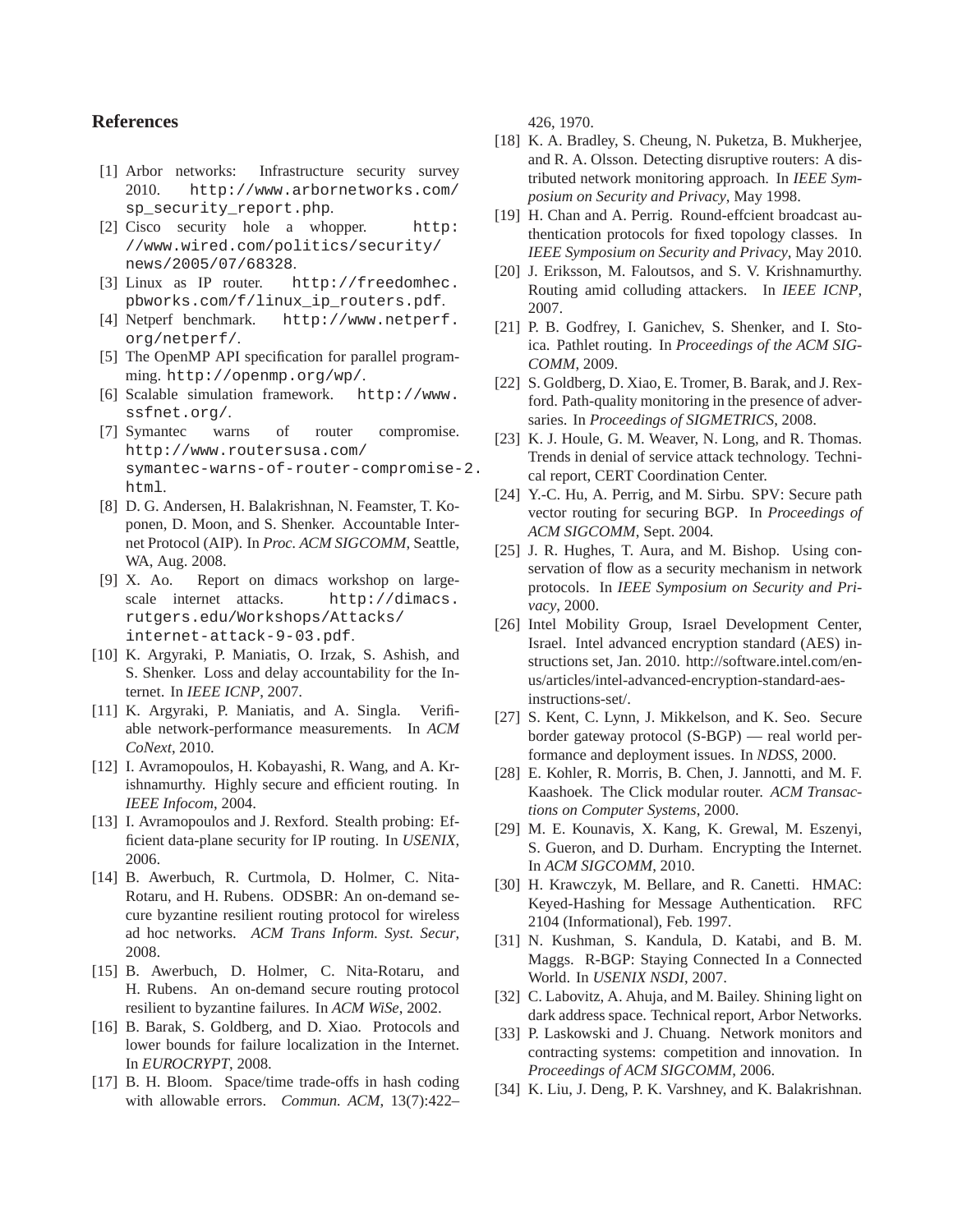An acknowledgement-based approach for the detection of routing misbehavior in MANETs. *IEEE Transactions on Mobile Computing*, 2007.

- [35] X. Liu, X. Yang, and Y. Lu. To filter or to authorize: Network-layer dos defense against multimillion-node botnets. In *Proceedings of ACM SIGCOMM*, 2008.
- [36] X. Liu, X. Yang, D. Wetherall, and T. Anderson. Efficient and secure source authentication with packet passports. In *USENIX SRUTI*, 2006.
- [37] X. Liu, X. Yang, and Y. Xia. NetFence: Preventing Internet Denial of Service from Inside Out. In *ACM SIGCOMM*, 2010.
- [38] M. Luk, A. Perrig, and B. Whillock. Seven cardinal properties of sensor network broadcast authentication. In *Fourth ACM Workshop on Security of Ad Hoc and Sensor Networks (SASN 2006)*, Oct. 2006.
- [39] A. Lysyanskaya, R. Tamassia, and N. Triandopoulos. Multicast authentication in fully adversarial networks. In *In IEEE Symposium on Security and Privacy*, pages 241–255, 2004.
- [40] R. Mahajan, M. Rodrig, D. Wetherall, and J. Zahorjan. Sustaining cooperation in multi-hop wireless networks. In *Usenix NSDI*, 2005.
- [41] S. Marti, T. J. Giuli, K. Lai, and M. Baker. Mitigating routing misbehavior in mobile ad hoc networks. In *ACM Mobicom*, 2000.
- [42] M.Bellare, R.Canetti, and H.Krawczyk. Pseudorandom functions revisited: the cascade construction and its concrete security. In *IEEE FOCS*, 1996.
- [43] A. T. Mizrak, Y. chung Cheng, K. Marzullo, and S. Savage. Fatih: Detecting and isolating malicious routers. In *IEEE Transactions on Dependable and Secure Computing*, 2005.
- [44] M. Motiwala, M. Elmore, N. Feamster, and S. Vempala. Path splicing. In *ACM SIGCOMM*, 2008.
- [45] S. L. Murphy and M. R. Badger. Digital signature protection of the OSPF routing protocol. In *NDSS*, 1996.
- [46] V. N. Padmanabhan and D. R. Simon. Secure traceroute to detect faulty or malicious routing. *SIGCOMM Computer Communication Review (CCR)*, 33(1):77– 82, 2003.
- [47] R. Perlman. *Network Layer Protocol with Byzantine Agreement*. PhD thesis, The MIT Press, Oct. 1988. LCS TR-429.
- [48] A. Perrig, R. Canetti, D. Song, and D. Tygar. The TESLA broadcast authentication protocol. *RSA Cryptobytes*, 2002.
- [49] H. Pucha, Y. Zhang, Z. M. Mao, and Y. C. Hu. Understanding network delay changes caused by routing events. In *Proceedings of ACM SIGMETRICS*, 2007.
- [50] J. Song, R. Poovendran, J. Lee, and T. Iwata. The AES-CMAC Algorithm. RFC 4493 (Informational),

June 2006.

- [51] E. T. Krovetz. UMAC: Message Authentication Code using Universal Hashing. RFC 4418, 2006.
- [52] R. Thomas. ISP security BOF, nanog 28. http://www.nanog.org/mtg-0306/pdf/ thomas.pdf.
- [53] C. Wang, T. Feng, J. Kim, G. Wang, and W. Zhang. Catching packet droppers and modifiers in wireless sensor networks. In *IEEE SECON*, 2009.
- [54] D. Wendlandt, I. Avramopoulos, D. Andersen, and J. Rexford. Don't secure routing protocols, secure data delivery. In *Proc. of ACM Workshop on Hot Topics in Networks (Hotnets-V)*, Nov. 2006.
- [55] W. Xu and J. Rexford. MIRO: Multi-path Interdomain Routing. In *ACM SIGCOMM*, 2006.
- [56] A. Yaar, A. Perrig, and D. Song. SIFF: A stateless Internet flow filter to mitigate DDoS flooding attacks. In *IEEE Symposium on Security and Privacy*, 2004.
- [57] X. Yang and D. Wetherall. Source selectable path diversity via routing deflections. In *Proceedings of ACM SIGCOMM*, 2006.
- [58] X. Zhang, H.-C. Hsiao, G. Hasker, H. Chan, A. Perrig, and D. G. Andersen. SCION: Scalability, control, and isolation on next-generation networks. In *Proceedings of the IEEE Symposium on Security and Privacy*, May 2011.
- [59] X. Zhang, A. Jain, and A. Perrig. Packet-dropping adversary identification for data plane security. In *ACM CoNext*, 2008.
- [60] X. Zhang, Z. Zhou, G. Hasker, A. Perrig, and V. Gligor. Network fault localization with small TCB. In *Proceedings of the IEEE International Conference on Network Protocols (ICNP)*, 2011.

### **A Proofs for Section 6**

### **A.1 Proof of Lemma 1**

Recall from Section 4 that in ShortMAC, the source finds the first  $C_i^{bad}$  such that  $C_i^{bad} > T_{in}$ , and identifies link  $l_i$  as malicious. In this proof, we first derive the upper bound  $\beta$  of malicious packet injection (which is based on  $T_{in}$ ) according to the upper bound  $\delta$  of false negative rate. Then we calculate the injection threshold  $T_{in}$  given the false positive upper bound  $\delta$ .

With k-bit MACs, when  $f_{i-1}$  receives a fake packet, the probability that  $C_{i-1}^{bad}$  will be increased is  $q = \frac{2^k - 1}{2^k}$ , since the adversary can only randomly generate a  $k$ -bit string for the fake packet without knowledge of the secret keys of other (benign) routers. The probability that  $C_i^{bad}$  will be increased is  $q(1 - q)$ .

**Malicious Injection Bound.** WLOG, suppose  $f_m$  is a malicious router and  $f_{m+1}$  is benign (there can be other mali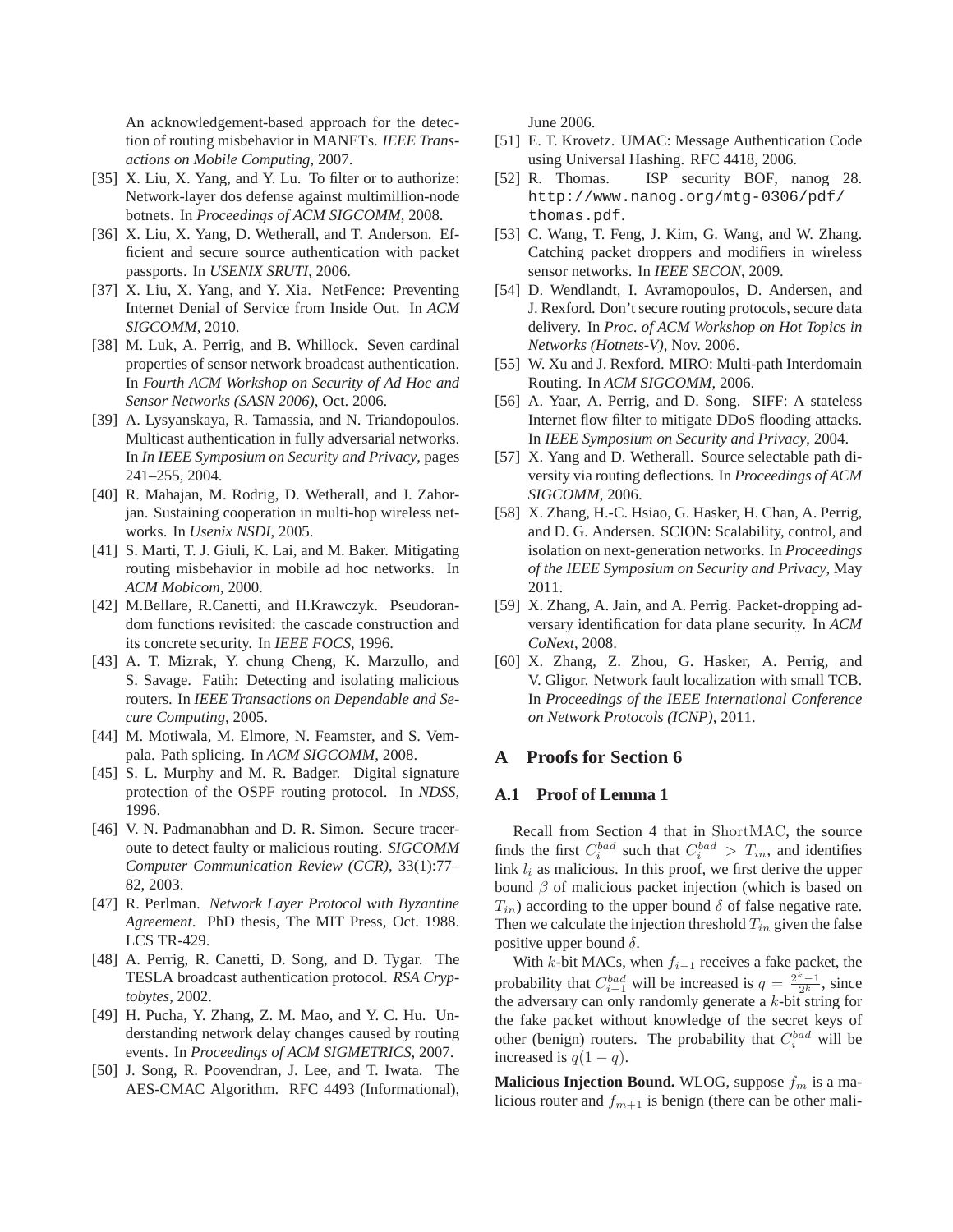cious routers between the source and  $f_m$ ). Suppose the malicious routers between the source and  $f_m$  (including  $f_m$ ) inject y packets on link  $l_{m+1}$ . Then whether  $l_{m+1}$  will be detected depends on the value of  $C_{m+1}^{bad}$ , and the false negative rate  $\mathbb{P}_{fn}$  is given by:

$$
\mathbb{P}_{fn} = \mathbb{P}(C_{m+1}^{bad} < T_{in})
$$
\n
$$
= \mathbb{P}\left((q - \epsilon)y < T_{in}\right)
$$
\n
$$
\leq 2e^{-2y\left(q - \frac{T_{in}}{y}\right)^2}
$$
\n(Hoeffding's inequality),\n
$$
(5)
$$

where  $\epsilon$  is the deviation and  $0 \leq \epsilon \leq q$ . To achieve the desired upper bound  $\mathbb{P}_{fn} \leq \delta$ , we set the threshold  $\beta$  such that

$$
2e^{-2\beta(q-\frac{T_{in}}{\beta})^2} = \delta. \tag{6}
$$

Solving for  $\beta$  gives:

$$
\beta = \frac{T_{in}}{q} + \frac{\sqrt{(\ln \frac{2}{\delta})^2 + 8qT_{in} \ln \frac{2}{\delta}} + \ln \frac{2}{\delta}}{4q^2}.
$$
 (7)

(7) implies that if the adversary injects more than  $\beta$  packets on a single link  $l_{m+1}$ ,  $C_{m+1}^{bad}$  will exceed  $T_{in}$  and  $l_{m+1}$ will be detected with a high probability  $\geq 1 - \delta$  (or a false negative rate lower than  $\delta$ ).

**Injection Detection Threshold.** WLOG, suppose  $f_m$  is a malicious router and  $f_{m+1}$  is benign (there can be other malicious routers between the source and  $f_m$ ). Suppose the malicious routers between the source and  $f_m$  (including  $f_m$ ) inject y packets on link  $l_{m+1}$ . False positives occur when  $C_{m+1}^{bad} < T_{in}$  but  $C_i^{bad} \ge T_{in}$  (where  $i \ge m+2$ ). (WLOG, suppose  $f_{i-1}$  and  $f_i$  are honest.) Hence, a benign link  $l_i$  is falsely accused, and the false positive rate  $\mathbb{P}_{fp}$  is:

$$
\mathbb{P}_{fp} := \sum_{i=m+2}^{d} \mathbb{P}(C_{m+1}^{bad} < T_{in}, C_i^{bad} \ge T_{in} | l_i \text{ benign})
$$
\n
$$
\le d \cdot \mathbb{P}(C_{m+1}^{bad} < C_{m+2}^{bad}). \tag{8}
$$

The actual  $C_{m+1}^{bad}$  and  $C_{m+2}^{bad}$  values can be represented by:

$$
C_{m+1}^{bad} = (q - \epsilon_1) \cdot y
$$
  
\n
$$
C_{m+2}^{bad} = (q(1-q) + \epsilon_2) \cdot y.
$$
\n(9)

If we can bound

$$
\epsilon_1 = \epsilon_2 = \epsilon \le \frac{p^2}{2},\tag{10}
$$

then we can guarantee that  $C_{m+1}^{bad} > C_{m+2}^{bad}$ . Therefore, we have:

$$
\mathbb{P}_{fp} \le 1 - \mathbb{P}(\epsilon \le \frac{q^2}{2})
$$
  
=  $\mathbb{P}(\epsilon > \frac{q^2}{2})$  (11)  
 $\le 2e^{-2y(\frac{q^2}{2})^2}.$ 

Note that in (11), we leverage Hoeffding's inequality and the fact  $y \geq T_{in}$  in the false positive cases.

To achieve the desired upper bound  $\mathbb{P}_{fp} \leq \delta$ , we set the threshold  $T_{in}$  such that

$$
2e^{-2T_{in}(\frac{q^2}{2})^2} = \delta.
$$
 (12)

Solving for  $T_{in}$  gives

$$
T_{in} = \frac{2\ln\frac{2d}{\delta}}{q^4}.\tag{13}
$$

### **A.2 Proof of Lemma 2**

**Drop Detection Threshold and Detection Space.** False positives arise when the *observed* drop rate of a benign link  $\hat{l}_i$ , denoted by  $\rho_i^*$ , exceeds the drop detection threshold  $T_{dr}$ . To bound the total false positive rate below  $\delta$ , it is sufficient to ensure that each  $\rho_i^*$  may exceed  $T_{dr}$  with a probability  $\delta_i = \frac{\delta}{d}$  (since we need to ensure the overall false positive rate  $\sum_{i}^{s} \delta_i \leq \delta$ ), i.e.,  $\mathbb{P}(\rho_i^* > T_{dr}) < \frac{\delta}{d}$ , which is equivalent to:

$$
\mathbb{P}(\rho_i^* - \rho > T_{dr} - \rho) < \frac{\delta}{d}.\tag{14}
$$

By using Hoeffding's inequality, we have:

$$
\mathbb{P}\left(\rho_i^* - \rho > T_{dr} - \rho\right) < 2e^{-2C_{i-1}^{good}(T_{dr} - \rho)^2} \\
\Rightarrow C_{i-1}^{good} \ge \frac{\ln\left(\frac{2d}{\delta}\right)}{2(T_{dr} - \rho)^2}.\n\tag{15}
$$

Recall that the check-dropping procedure will detect the malicious link with excessive drop rate closest to the source, denoted by  $l_m$ . So we need to guarantee  $C_i^{good} \ge \frac{\ln(\frac{2d}{\delta})}{2(T_{dr}-\rho)^2}$ for any  $i < m$ . Since we also have

$$
C_i^{good} \ge N(1 - T_{dr})^i \text{ for } i < m,\tag{16}
$$

we get:

$$
N = \frac{\ln(\frac{2d}{\delta})}{2(T_{dr} - \rho)^2 (1 - T_{dr})^d}.
$$
 (17)

Analogously, we can also calculate the false negative rate, which yields the same result.

**Malicious Dropping Bound.** Suppose a malicious node  $f_m$ closest to the source receives  $C_m^{recv}$  data packets, but claims that it receives  $C_{m}^{good}$  data packets, and drops x fraction of the received  $C_m^{good}$  data packets on  $l_{m+1}$ . We first have the following facts:

$$
C_m^{recv} \le C_{m-1}^{good}
$$
  
\n
$$
C_{m+1}^{good} = (1-x)C_m^{recv} + \beta.
$$
\n(18)